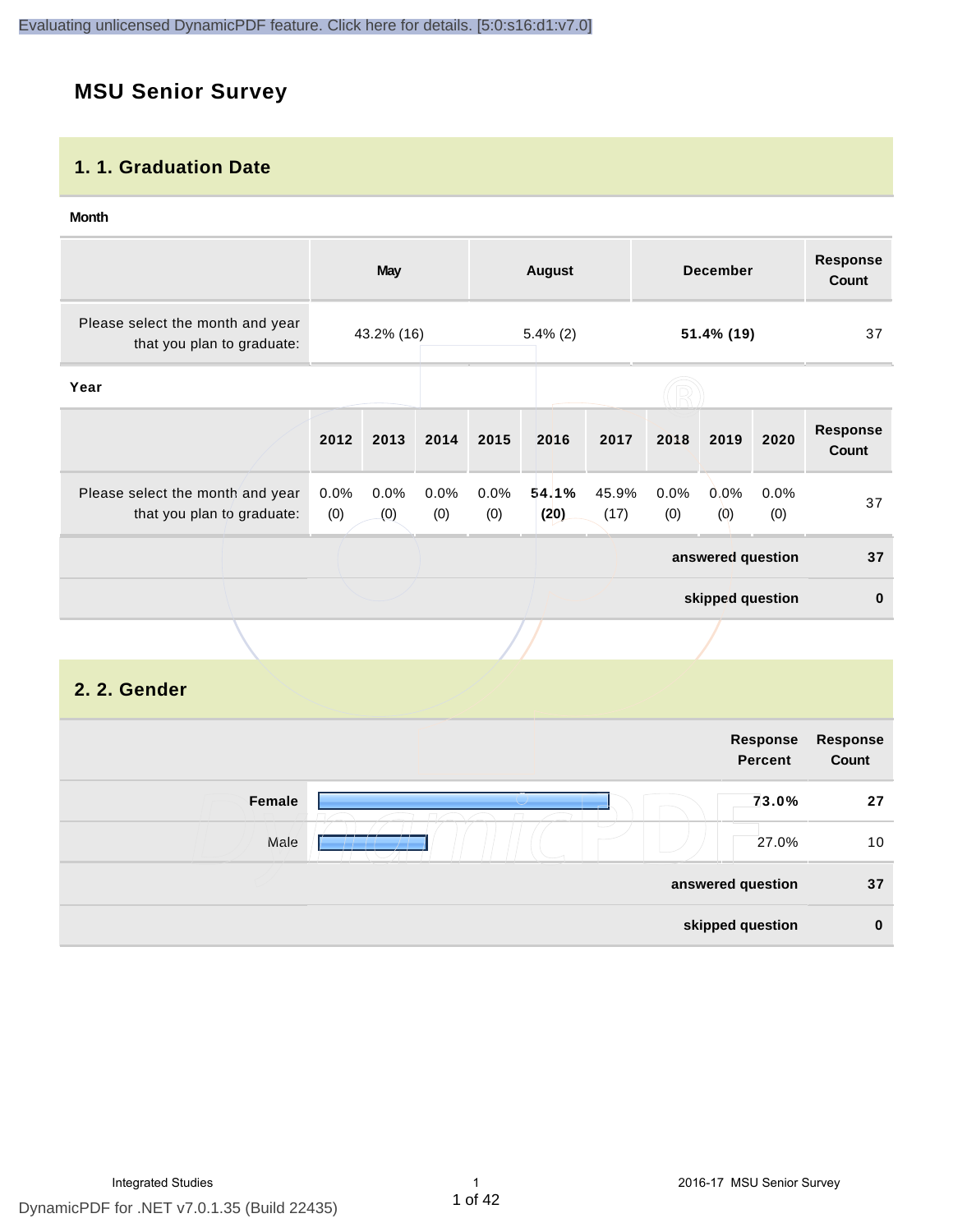#### **3. 3. Ethnic Background**

|                                           | <b>Response</b><br><b>Percent</b> | <b>Response</b><br>Count |
|-------------------------------------------|-----------------------------------|--------------------------|
| White                                     | 81.1%                             | 30                       |
| Black/African-American                    | 10.8%                             | 4                        |
| Asian                                     | 0.0%                              | $\,0\,$                  |
| Hispanic/Latino                           | 0.0%                              | $\,0\,$                  |
| American Indian/Alaskan Native            | $\blacksquare$<br>2.7%            | 1                        |
| Native Hawaiian/Other Pacific<br>Islander | E<br>2.7%                         | $\mathbf 1$              |
| Two or more races                         | ■<br>2.7%                         | 1                        |
|                                           | answered question                 | 37                       |
|                                           | skipped question                  | $\pmb{0}$                |
|                                           |                                   |                          |

# **4. 4. Are you a U.S. citizen?**

|     | Response<br>Percent | Response<br>Count |
|-----|---------------------|-------------------|
| Yes | 100.0%              | 37                |
| No  | 0.0%<br>$\bigcirc$  | 0                 |
|     | answered question   | 37                |
|     | skipped question    | $\bf{0}$          |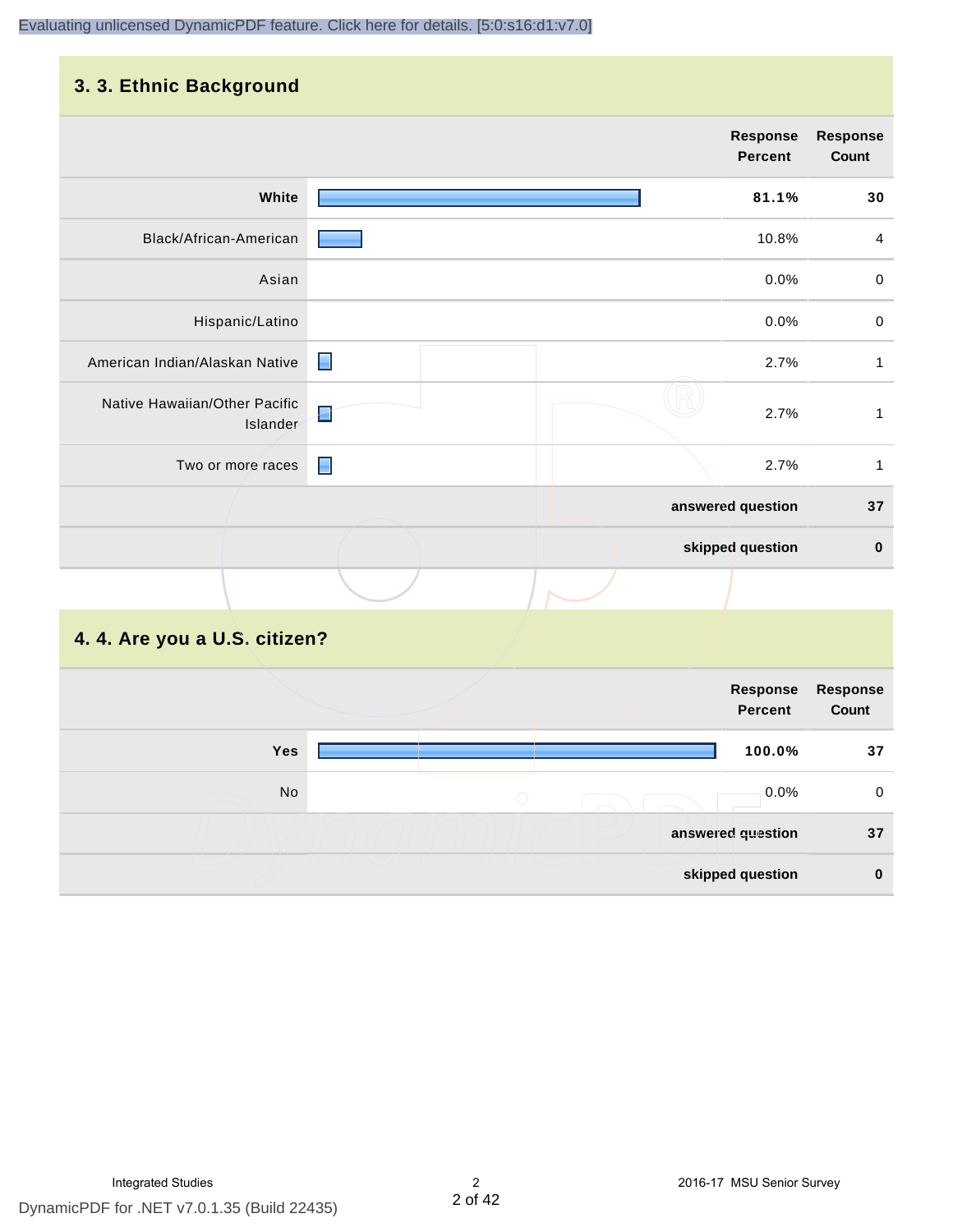# **5. 5. What is your residency classification at MSU? answered question 37 skipped question 0 Response Percent Response Count In-state 89.2% 33** Out-of-state 10.8% 4 International 0.0% 0 [Evaluating unlicensed DynamicPDF feature. Click here for details. \[5:0:s16:d1:v7.0\]](http://www.DynamicPDF.com/dplic/?d=T(EuYmIrxFe0nIre)

DynamicPDF for .NET v7.0.1.35 (Build 22435)

DynamicPDF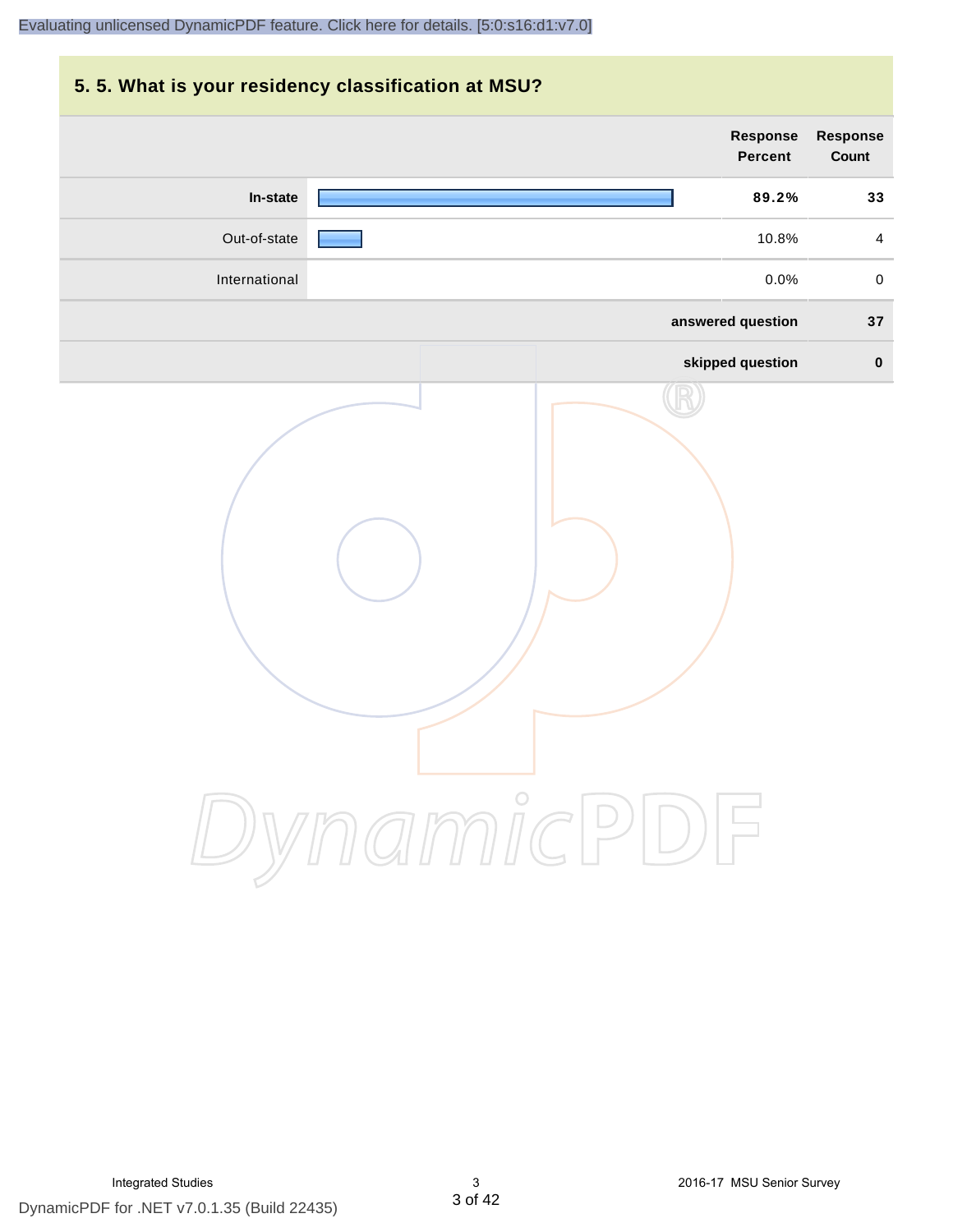| 5.5. What is your residency classification at MSU? |          |
|----------------------------------------------------|----------|
| answered question                                  | 37       |
| skipped question                                   | $\bf{0}$ |

#### **6. 6. Age**

|  | Response<br>Percent | <b>Response</b><br>Count              |
|--|---------------------|---------------------------------------|
|  | 21.6%               | 8                                     |
|  | 21.6%               | 8                                     |
|  | 43.2%               | 16                                    |
|  | 13.5%               | 5                                     |
|  |                     | 37                                    |
|  |                     | $\mathbf 0$                           |
|  |                     | answered question<br>skipped question |

#### **7. 7. Has either of your parents received a bachelor's degree?**

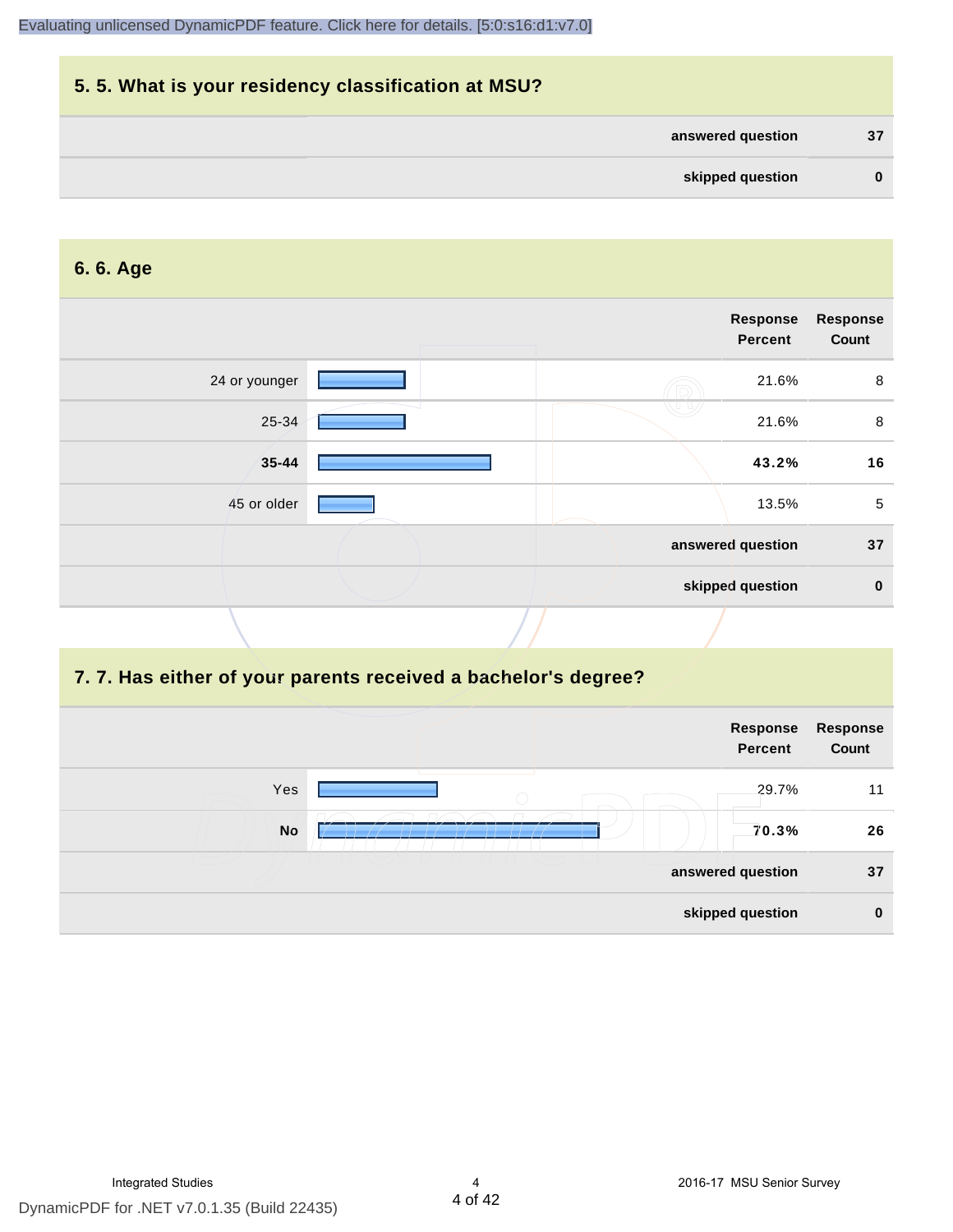#### **8. 8. Has either of your parents received a degree from MSU?**

| <b>Response</b><br>Count | Response<br>Percent |           |
|--------------------------|---------------------|-----------|
| $\overline{4}$           | 10.8%               | Yes       |
| 33                       | 89.2%               | <b>No</b> |
| 37                       | answered question   |           |
| $\bf{0}$                 | skipped question    |           |
|                          |                     |           |

| 9.9. What was your original entry status to MSU?           |  |                            |                          |
|------------------------------------------------------------|--|----------------------------|--------------------------|
|                                                            |  | Response<br><b>Percent</b> | <b>Response</b><br>Count |
| Freshman                                                   |  | 18.9%                      | 7                        |
| <b>Transfer from community</b><br>college/technical school |  | 67.6%                      | 25                       |
| Transfer from 4-yr institution                             |  | 13.5%                      | 5                        |
|                                                            |  | answered question          | 37                       |
|                                                            |  | skipped question           | $\bf{0}$                 |

**10. 10. How many credits were transferred?**

|             | Response<br><b>Percent</b> | <b>Response</b><br>Count |
|-------------|----------------------------|--------------------------|
| 12 or fewer | $0.0\%$                    | $\mathbf 0$              |
| 13-30       | 3.3%<br>н                  | 1                        |
| $31 - 60$   | 23.3%                      | $\overline{7}$           |
| Over 60     | 73.3%                      | 22                       |
|             | answered question          | 30                       |
|             | skipped question           | $\overline{7}$           |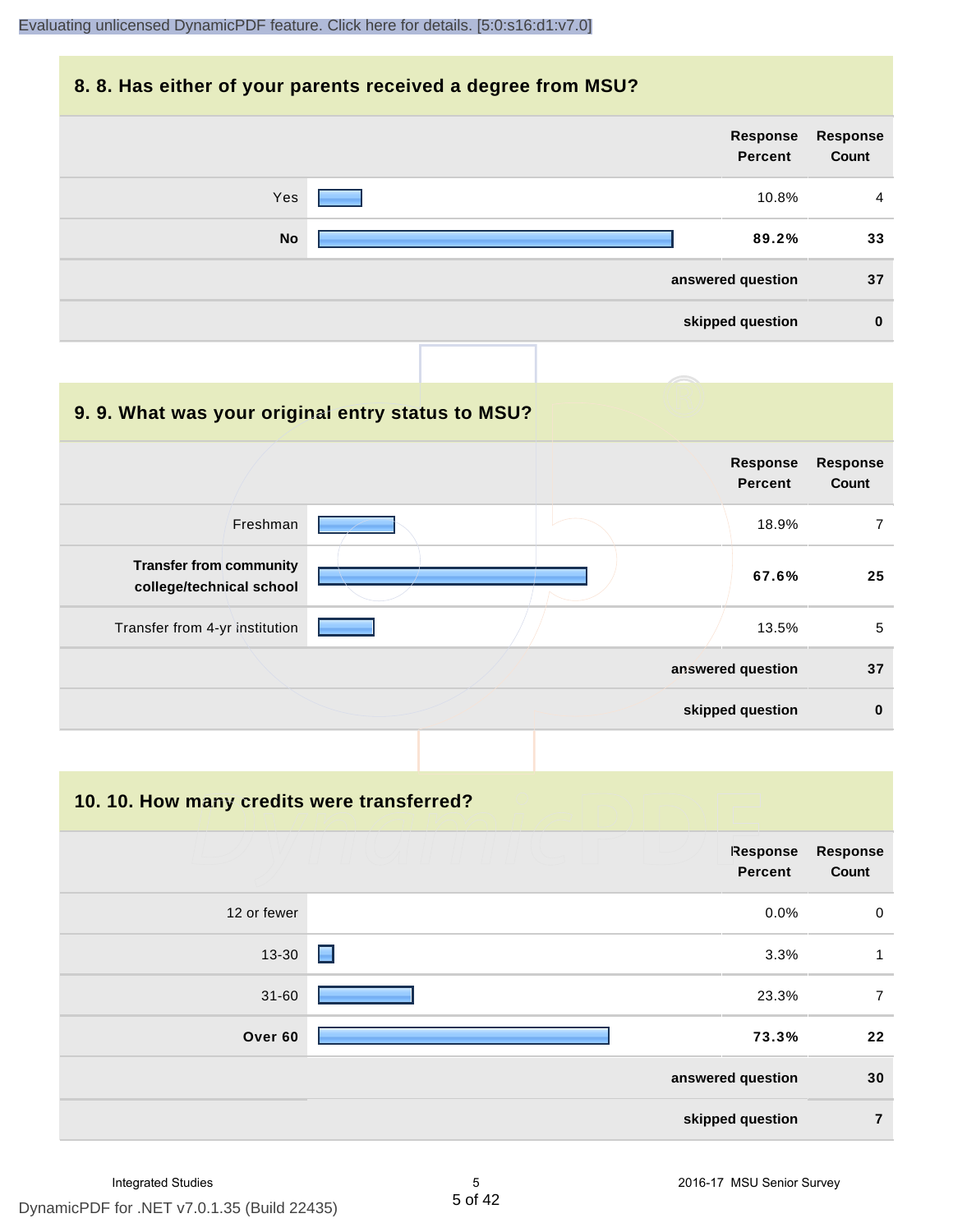# **11. 11. Approximately what percent of your University Studies (general education) classes did you take at MSU?**

|                            |                                                      | <b>Response</b><br><b>Percent</b> | <b>Response</b><br>Count |
|----------------------------|------------------------------------------------------|-----------------------------------|--------------------------|
| Under 25%                  |                                                      | 43.3%                             | 13                       |
| 25-49%                     |                                                      | 26.7%                             | 8                        |
| 50-74%                     |                                                      | 26.7%                             | $\,8\,$                  |
| 75-100%                    | н                                                    | 3.3%                              | $\mathbf{1}$             |
|                            |                                                      | answered question                 | 30                       |
|                            |                                                      | skipped question                  | $\overline{7}$           |
|                            |                                                      |                                   |                          |
|                            | 12. 12. What has been your attendance status at MSU? |                                   |                          |
|                            |                                                      | <b>Response</b><br><b>Percent</b> | <b>Response</b><br>Count |
| <b>Primarily full-time</b> |                                                      | 75.7%                             | 28                       |
| Primarily part-time        |                                                      | 24.3%                             | 9                        |
|                            |                                                      | answered question                 | 37                       |
|                            |                                                      | skipped question                  | $\pmb{0}$                |
|                            | $\cap$                                               |                                   |                          |

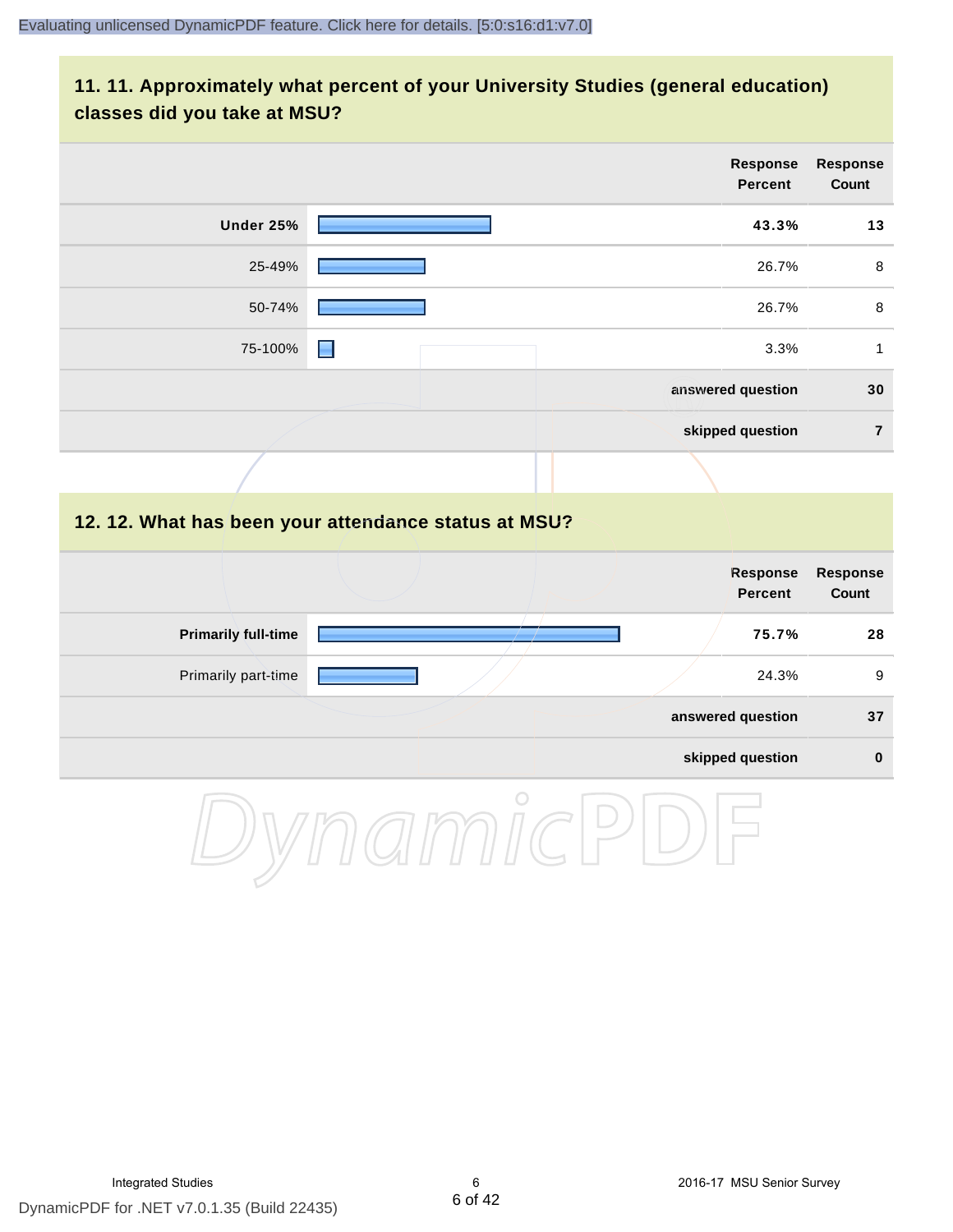#### **13. 13. In which Residential College are you a member?**

|                            |                | <b>Response</b><br><b>Percent</b> | <b>Response</b><br>Count |
|----------------------------|----------------|-----------------------------------|--------------------------|
| Do not know                |                | 18.9%                             | $\bf 7$                  |
| <b>Clark College</b>       |                | 16.2%                             | $\,6\,$                  |
| Elizabeth College          |                | 8.1%                              | $\mathbf{3}$             |
| Franklin-Springer Colleges |                | 8.1%                              | $\sqrt{3}$               |
| <b>Hart College</b>        |                | 13.5%                             | $\sqrt{5}$               |
| <b>Hester College</b>      |                | 10.8%                             | $\overline{4}$           |
| Regents College            | $\blacksquare$ | 2.7%                              | $\mathbf{1}$             |
| Richmond College           |                | 10.8%                             | $\overline{4}$           |
| White College              |                | 10.8%                             | $\overline{4}$           |
|                            |                | answered question                 | 37                       |
|                            |                | skipped question                  | $\pmb{0}$                |

DynamicPDF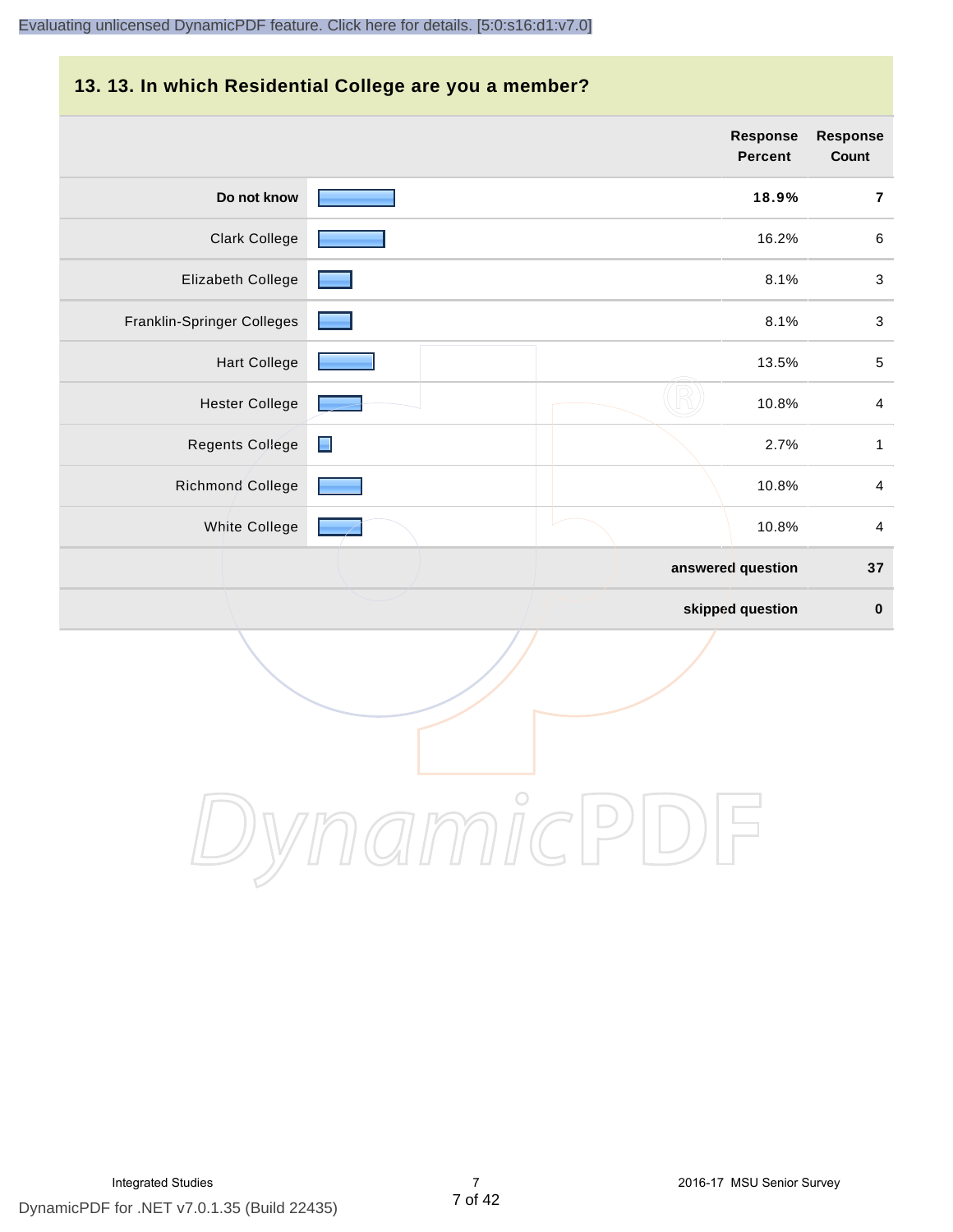# **13. 13. In which Residential College are you a member? answered question 37 skipped question 0**

# **14. 14. Have you ever received any type of Financial Aid while at MSU? (scholarships, grants, work-study, etc.)**



**15. 15. How many years will it take you to complete your degree from the point of your initial enrollment in college (including any time at a previous institution)?**

|               | <b>Response</b><br><b>Percent</b> | <b>Response</b><br>Count |
|---------------|-----------------------------------|--------------------------|
| Two           | 19.4%                             | $\overline{7}$           |
| Three         | $\bigcirc$<br>8.3%                | $\mathbf{3}$             |
| Four          | 13.9%                             | $\sqrt{5}$               |
| Five          | 16.7%                             | $\,6\,$                  |
| Six           | 13.9%                             | $\sqrt{5}$               |
| More than six | 27.8%                             | 10                       |
|               | answered question                 | 36                       |
|               | skipped question                  | 1                        |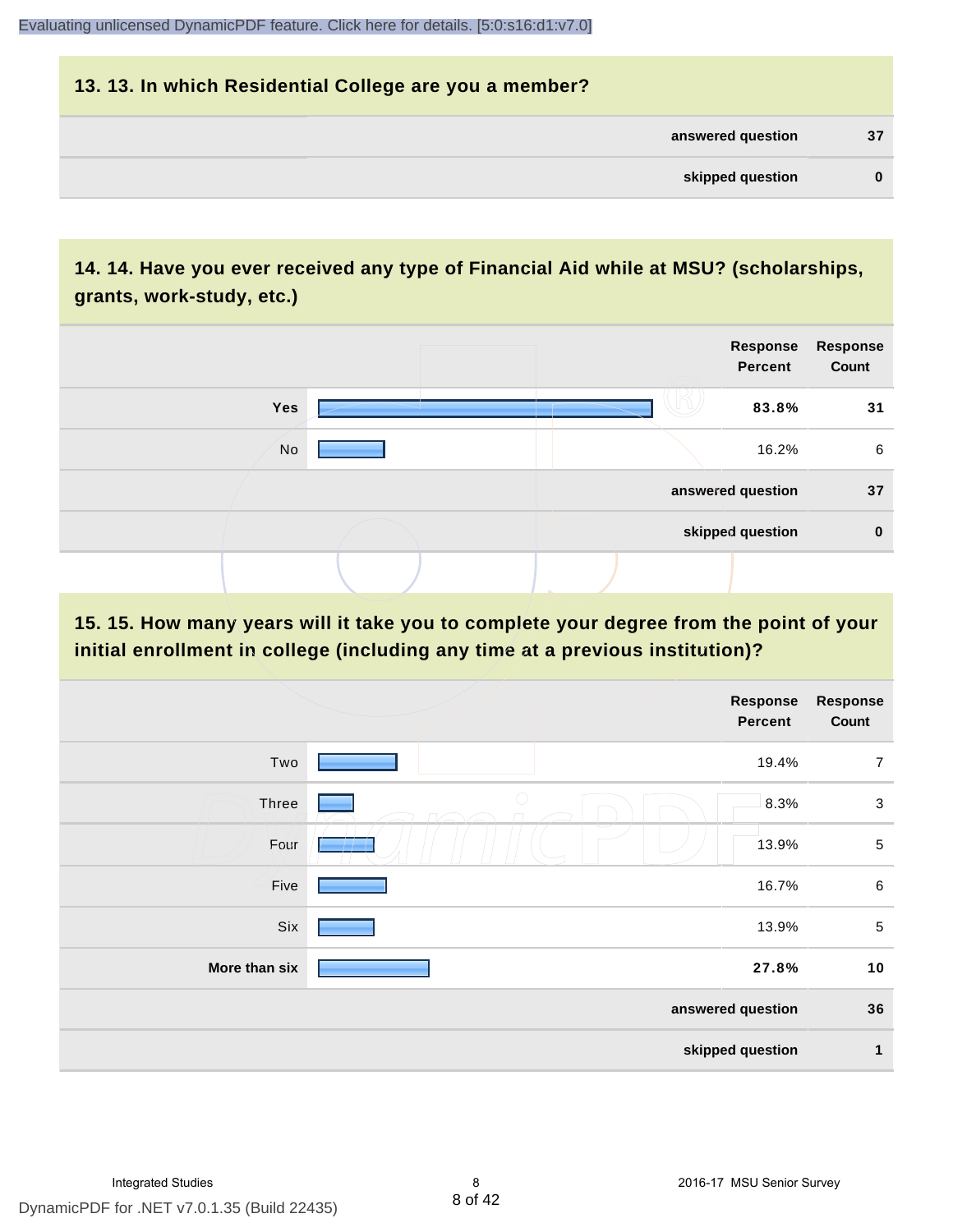# **16. 16. In what range does your grade point average fall?**

| Response<br>Count | Response<br>Percent    |                |
|-------------------|------------------------|----------------|
| $\mathbf 0$       | 0.0%                   | Less than 2.00 |
| $\mathbf 1$       | $\blacksquare$<br>2.7% | $2.00 - 2.50$  |
| $13$              | 35.1%                  | $2.51 - 3.00$  |
| $10$              | 27.0%                  | 3.01-3.50      |
| $13$              | 35.1%                  | $3.51 - 4.00$  |
| $37\,$            | answered question      |                |
| $\pmb{0}$         | skipped question       |                |
|                   | $\frac{0}{\sqrt{2}}$   |                |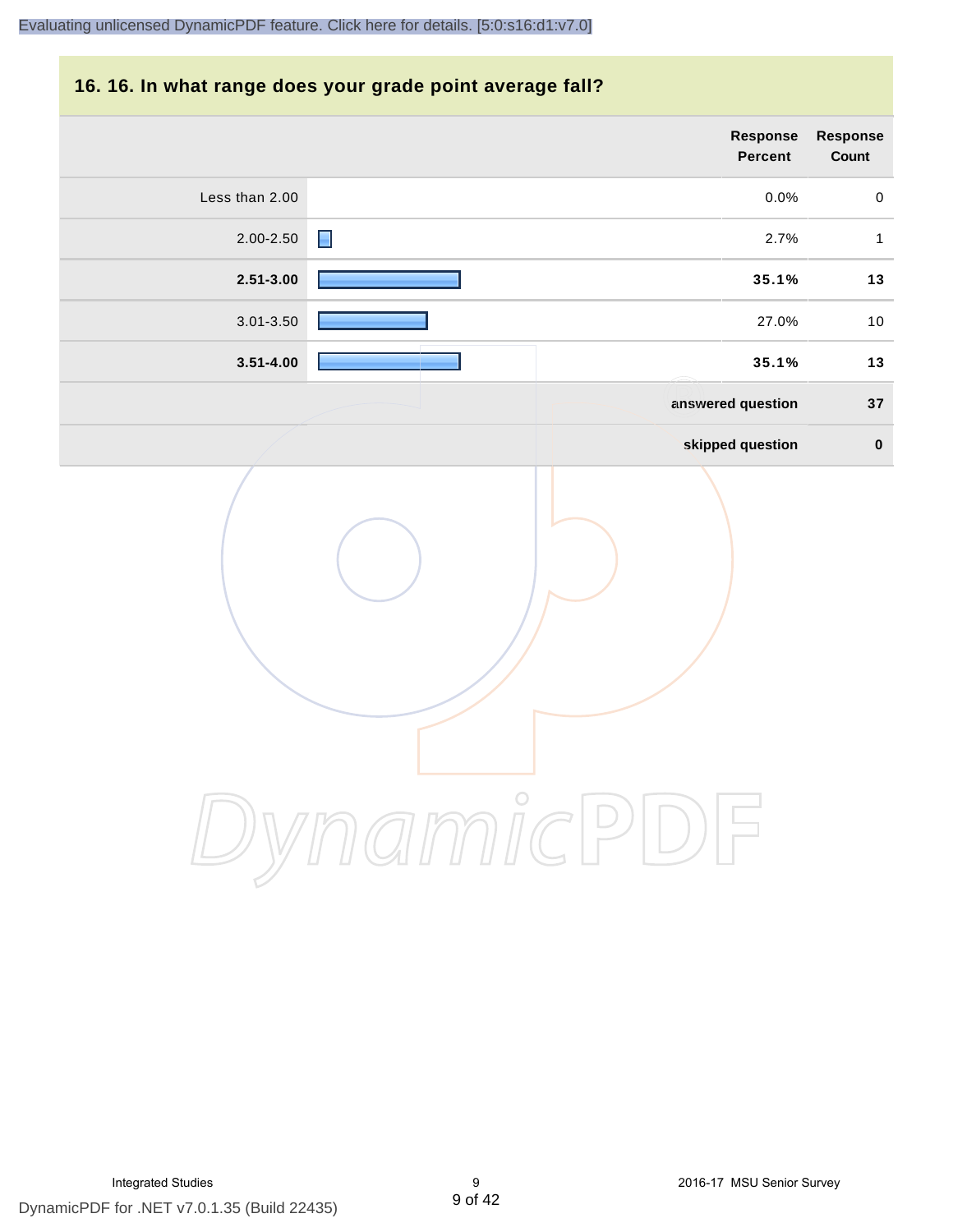|                                                          | <b>Response</b><br><b>Percent</b> | <b>Response</b><br>Count |
|----------------------------------------------------------|-----------------------------------|--------------------------|
| Accounting                                               | 0.0%                              | $\mathbf 0$              |
| Advertising                                              | 0.0%                              | $\mathbf 0$              |
| Agricultural Science & Technology<br>(associate's)       | 0.0%                              | $\mathbf 0$              |
| Agricultural Science (bachelor's)                        | 0.0%                              | $\mathbf 0$              |
| Animal Technology/Animal-Equine                          | 0.0%                              | $\mathbf 0$              |
| Animal Technology/Vet Tech,<br>Pre-Vet                   | 0.0%                              | $\mathbf 0$              |
| <b>Applied Physics</b>                                   | 0.0%                              | $\pmb{0}$                |
| Art                                                      | 0.0%                              | $\mathbf 0$              |
| <b>Athletic Training</b>                                 | 0.0%                              | $\mathbf 0$              |
| Biology                                                  | $\blacksquare$<br>2.7%            | $\mathbf{1}$             |
| <b>Business Administration</b><br>(associate's)          | 0.0%                              | $\mbox{O}$               |
| <b>Business Administration</b><br>(bachelor's)           | $\bigcirc$<br>0.0%                | $\mbox{O}$               |
| <b>Career &amp; Technical Education</b><br>(associate's) | 0.0%                              | $\mathbf 0$              |
| <b>Career &amp; Technical Education</b><br>(bachelor's)  | 0.0%                              | $\mathbf 0$              |
| Chemistry                                                | 0.0%                              | $\mathbf 0$              |
| Civil Engineering Technology<br>(associate's)            | 0.0%                              | $\pmb{0}$                |
|                                                          | answered question                 | 37                       |
|                                                          | skipped question                  | $\pmb{0}$                |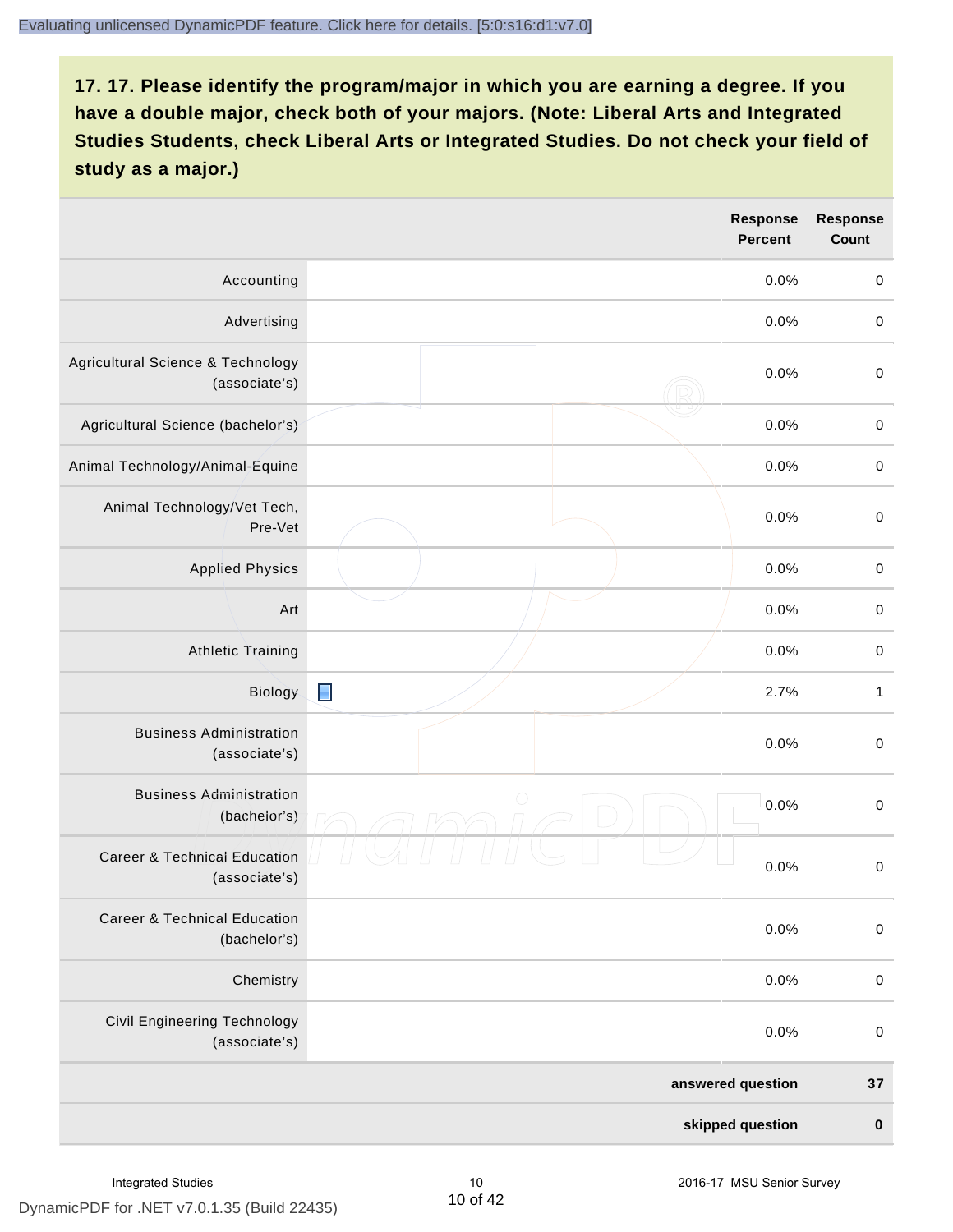| <b>Civil Engineering Technology</b><br>(bachelor's) |                   | 0.0%             | $\mathbf 0$  |
|-----------------------------------------------------|-------------------|------------------|--------------|
| <b>Communication Disorders</b>                      |                   | 0.0%             | $\mathbf 0$  |
| <b>Community Health</b>                             |                   | 0.0%             | $\mathbf 0$  |
| <b>Computer Information Systems</b>                 | $\blacksquare$    | 2.7%             | $\mathbf{1}$ |
| <b>Computer Science</b>                             |                   | 0.0%             | $\mathbf 0$  |
| Creative Writing (BFA)                              |                   | 0.0%             | $\mathbf 0$  |
| Criminal Justice                                    |                   | 0.0%             | $\mathbf 0$  |
| Economics                                           |                   | 0.0%             | $\pmb{0}$    |
| <b>Electromechanical Engineering</b><br>Technology  |                   | 0.0%             | $\mathbf 0$  |
| <b>Elementary School Education</b>                  |                   | 0.0%             | $\mathbf 0$  |
| Engineering Graphics & Design                       |                   | 0.0%             | $\pmb{0}$    |
| <b>Engineering Physics</b>                          | È                 | 2.7%             | $\mathbf{1}$ |
| English                                             |                   | 0.0%             | $\pmb{0}$    |
| English Education (TESOL)                           | $\bigcirc$        | 0.0%             | $\pmb{0}$    |
| <b>Exercise Science</b>                             |                   | 0.0%             | $\pmb{0}$    |
| Finance                                             |                   | 0.0%             | $\,0\,$      |
| French                                              |                   | 0.0%             | $\mathbf 0$  |
| General Studies (associate's)                       |                   | 5.4%             | $\sqrt{2}$   |
| Geosciences                                         |                   | 0.0%             | $\mathbf 0$  |
| German                                              |                   | 0.0%             | $\mathbf 0$  |
|                                                     | answered question |                  | 37           |
|                                                     |                   | skipped question | $\pmb{0}$    |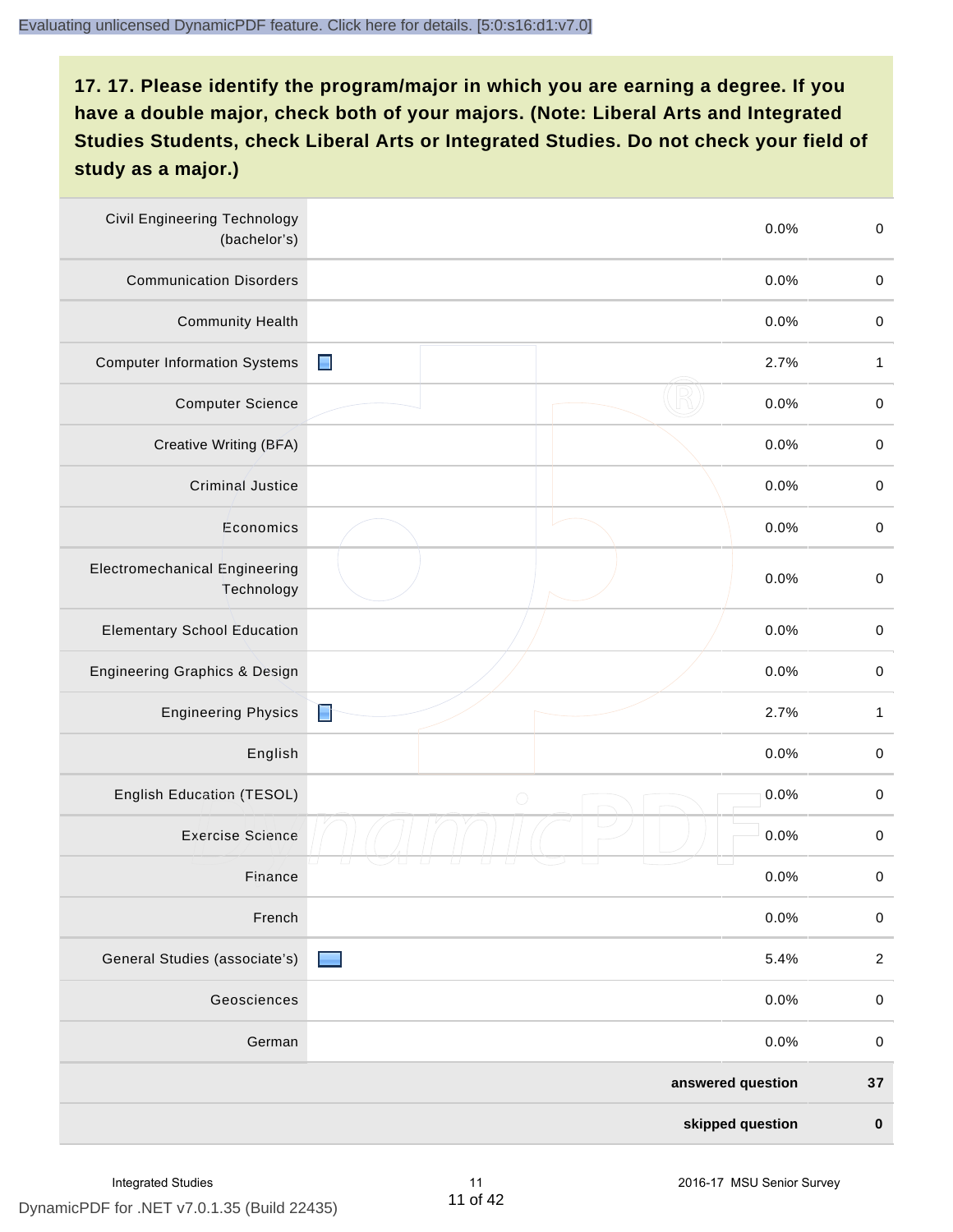| <b>Graphic Communications Media</b>            |                   | 0.0%  | $\mathbf 0$ |
|------------------------------------------------|-------------------|-------|-------------|
| Health & Physical Education                    |                   | 0.0%  | $\mathbf 0$ |
| <b>Health Information Administration</b>       |                   | 0.0%  | $\pmb{0}$   |
| History                                        |                   | 0.0%  | $\pmb{0}$   |
| <b>Industrial Technology</b><br>(associate's)  |                   | 0.0%  | $\mathbf 0$ |
| <b>Integrated Studies (BIS)</b>                |                   | 94.6% | 35          |
| Interdisciplinary Early Childhood<br>Education |                   | 0.0%  | $\mathbf 0$ |
| <b>Interior Design</b>                         |                   | 0.0%  | $\pmb{0}$   |
| <b>International Business</b>                  |                   | 0.0%  | $\mathbf 0$ |
| <b>International Studies</b>                   |                   | 0.0%  | $\,0\,$     |
| Japanese                                       |                   | 0.0%  | $\pmb{0}$   |
| Journalism                                     |                   | 0.0%  | $\pmb{0}$   |
| Learning & Behavior Disorders                  |                   | 0.0%  | $\pmb{0}$   |
| <b>Liberal Arts</b>                            | $\bigcirc$        | 0.0%  | $\pmb{0}$   |
| Logistics & Supply Chain<br>Management         |                   | 0.0%  | $\pmb{0}$   |
| Management                                     |                   | 0.0%  | $\pmb{0}$   |
| <b>Manufacturing Technology</b>                |                   | 0.0%  | $\mathbf 0$ |
| Marketing                                      |                   | 0.0%  | $\mathbf 0$ |
| Mathematics                                    |                   | 0.0%  | $\,0\,$     |
|                                                | answered question |       | 37          |
|                                                | skipped question  |       | $\pmb{0}$   |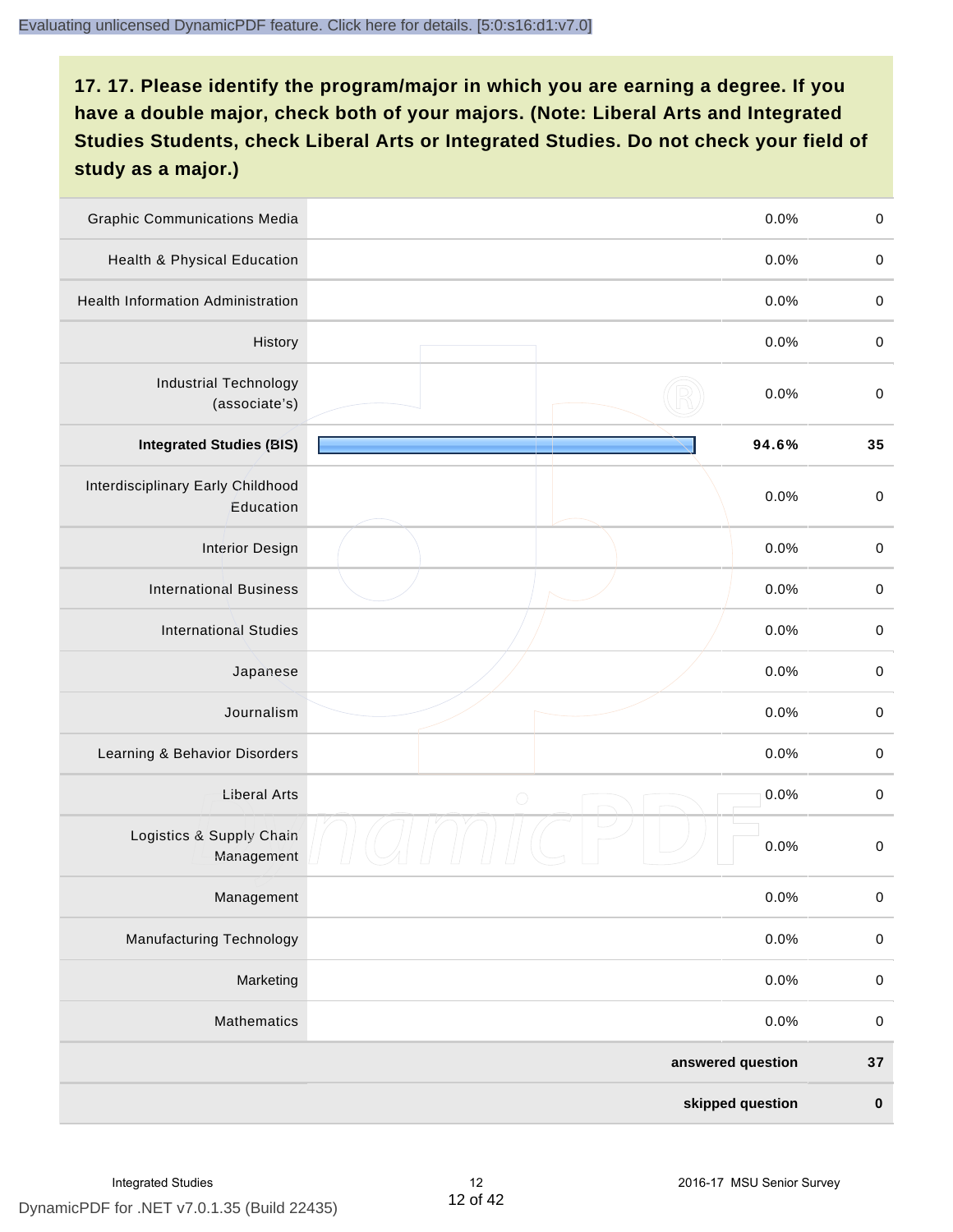| Middle School Education                   |                   | 0.0% | $\,0\,$     |
|-------------------------------------------|-------------------|------|-------------|
| Music                                     |                   | 0.0% | $\mathbf 0$ |
| <b>Music Business</b>                     |                   | 0.0% | $\mathbf 0$ |
| Nonprofit Leadership Studies              |                   | 0.0% | $\pmb{0}$   |
| Nursing                                   |                   | 0.0% | $\pmb{0}$   |
| Nursing/RN to BSN                         |                   | 0.0% | $\,0\,$     |
| Nutrition, Dietetics, & Food Mgmt         |                   | 0.0% | $\pmb{0}$   |
| Occupational Safety and Health            |                   | 0.0% | $\mathbf 0$ |
| Organizational Communication              |                   | 0.0% | $\pmb{0}$   |
| Philosophy                                |                   | 0.0% | $\pmb{0}$   |
| Physics                                   |                   | 0.0% | $\,0\,$     |
| <b>Political Science</b>                  |                   | 0.0% | $\mathbf 0$ |
| Psychology                                |                   | 0.0% | $\pmb{0}$   |
| <b>Public Administration</b>              |                   | 0.0% | $\pmb{0}$   |
| <b>Public Relations</b>                   | $\bigcirc$        | 0.0% | $\pmb{0}$   |
| <b>Recreation &amp; Leisure Services</b>  |                   | 0.0% | $\,0\,$     |
| Social Work                               |                   | 0.0% | $\,0\,$     |
| Sociology                                 |                   | 0.0% | $\mathbf 0$ |
| Spanish                                   |                   | 0.0% | $\pmb{0}$   |
| <b>Telecommunications Systems</b><br>Mgmt |                   | 0.0% | $\mathbf 0$ |
|                                           | answered question |      | $37\,$      |
|                                           | skipped question  |      | $\pmb{0}$   |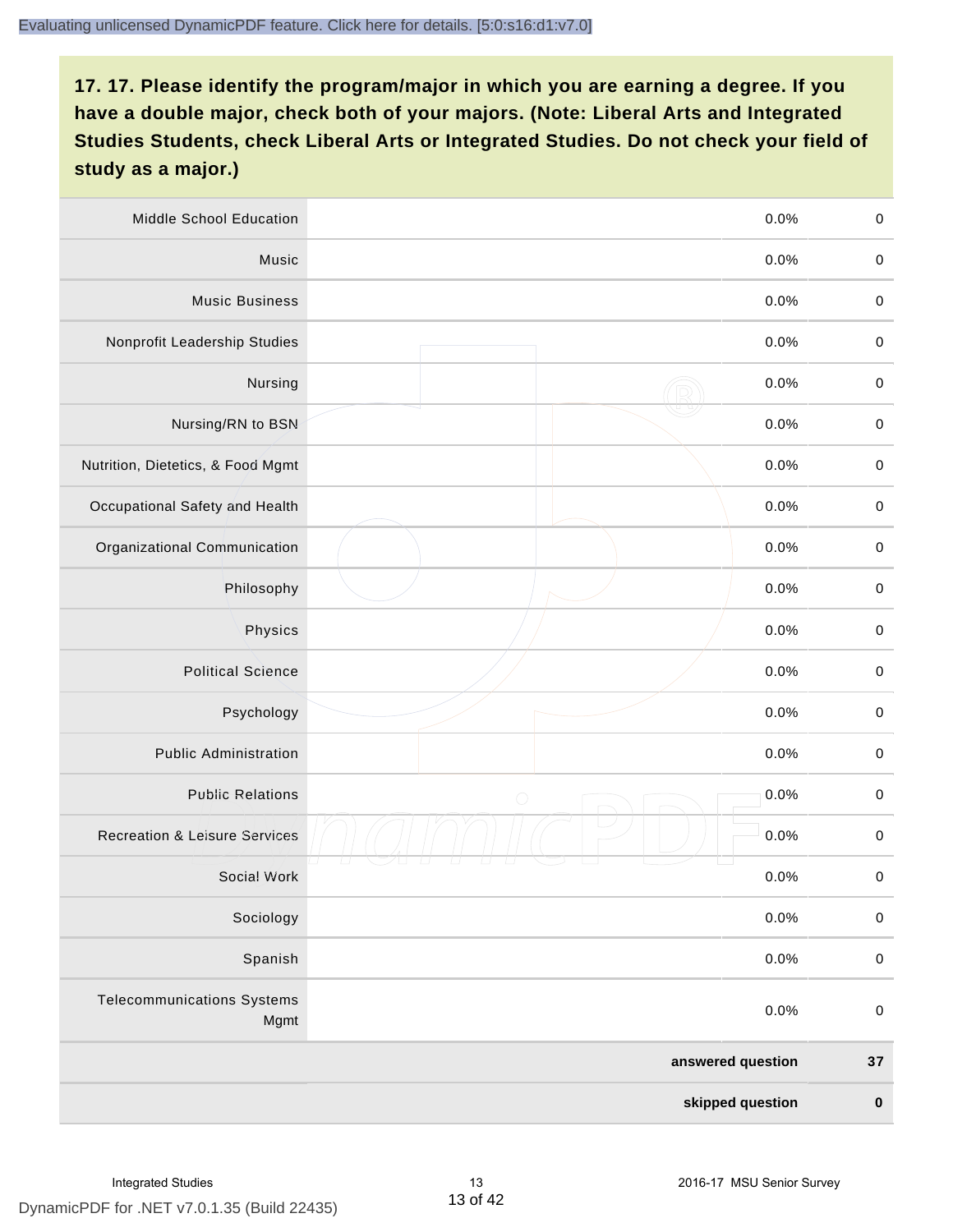| 0        | $0.0\%$           | <b>Television Production</b>    |
|----------|-------------------|---------------------------------|
| 0        | $0.0\%$           | Theatre                         |
| 0        | $0.0\%$           | Wildlife & Conservation Biology |
| 37       | answered question |                                 |
| $\bf{0}$ | skipped question  |                                 |
|          |                   |                                 |

#### **18. 20. What is the highest degree you eventually hope to receive?**

|               |  | Response<br>Percent | <b>Response</b><br>Count |
|---------------|--|---------------------|--------------------------|
| Associate     |  | 0.0%                | $\mathbf 0$              |
| Baccalaureate |  | 43.2%               | 16                       |
| Graduate      |  | 45.9%               | 17                       |
| Professional  |  | 10.8%               | $\overline{4}$           |
|               |  | answered question   | 37                       |
|               |  | skipped question    | $\mathbf 0$              |
|               |  |                     |                          |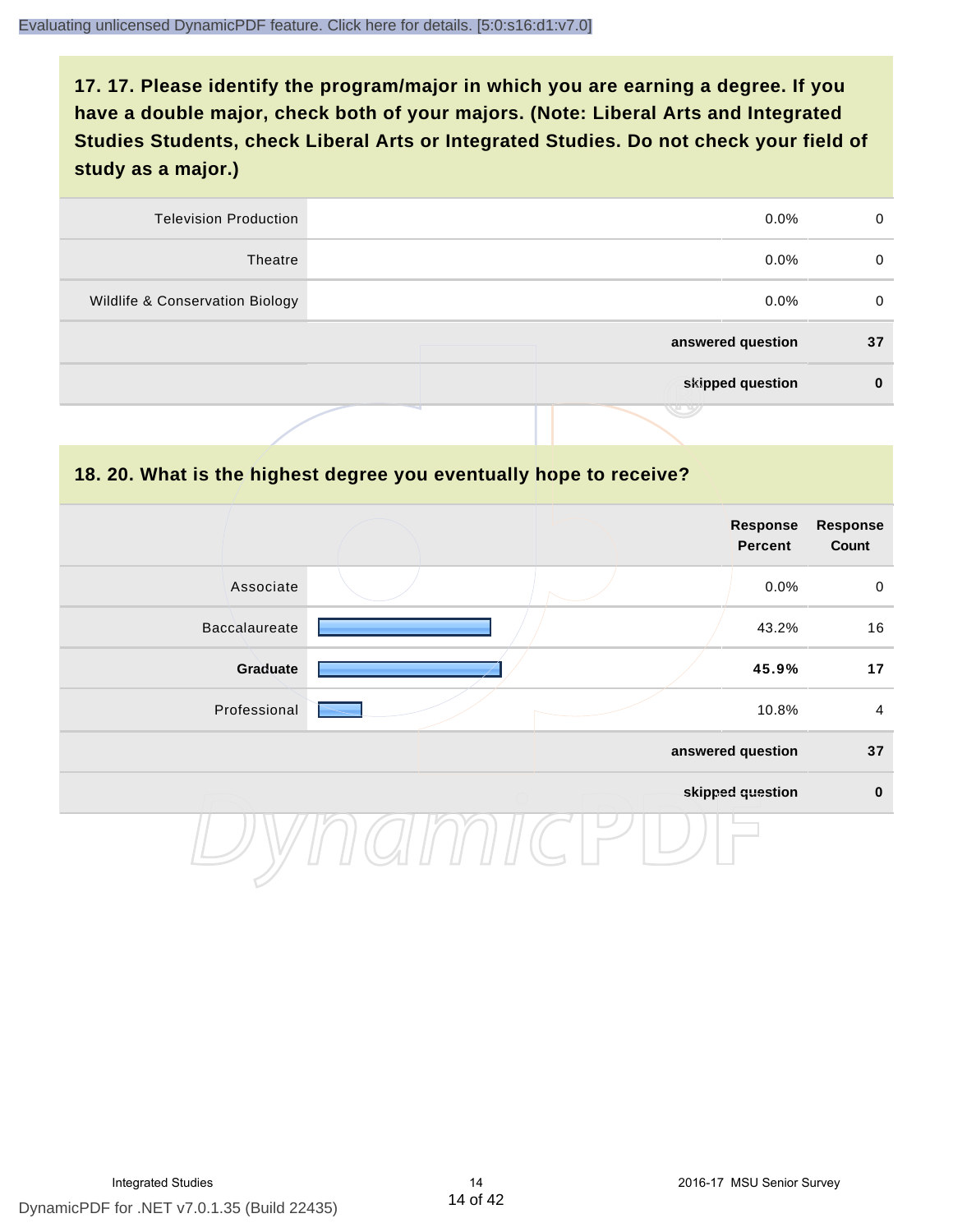| 19. 21. Which best describes your situation? |                                   |                                 |
|----------------------------------------------|-----------------------------------|---------------------------------|
|                                              | <b>Response</b><br><b>Percent</b> | <b>Response</b><br><b>Count</b> |
| Did not change major/area                    | 35.1%                             | 13                              |
| Did not initially declare major/area         | 2.7%<br>н                         | $\mathbf{1}$                    |
| Changed major/area                           | 62.2%                             | 23                              |
|                                              | answered question                 | 37                              |
|                                              | skipped question                  | $\bf{0}$                        |
|                                              | DynamicPDF                        |                                 |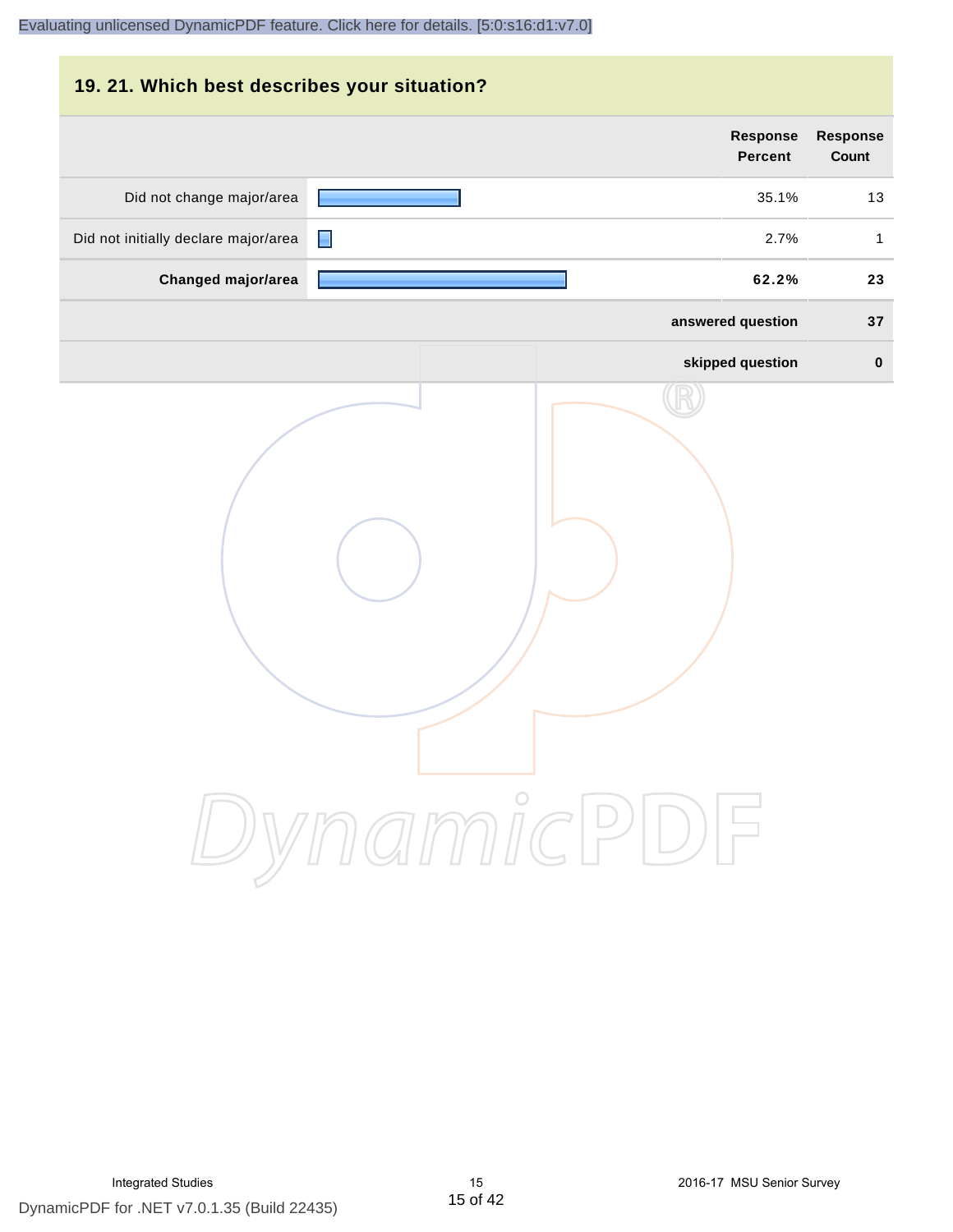| 19. 21. Which best describes your situation? |    |
|----------------------------------------------|----|
| answered question                            | 37 |
| skipped question                             | 0  |

# **20. 22. While school was in session during the past year, how many hours per week, on average, did you work for pay?**

|                    |  | Response<br>Percent | <b>Response</b><br>Count |
|--------------------|--|---------------------|--------------------------|
| Did not work       |  | 13.5%               | 5                        |
| Worked 1-10 hrs    |  | 8.1%                | 3                        |
| Worked 11-20 hrs   |  | 8.1%                | $\mathbf{3}$             |
| Worked 21-30 hrs   |  | 10.8%               | $\overline{4}$           |
| Worked 31-40 hrs   |  | 29.7%               | 11                       |
| Worked over 40 hrs |  | 29.7%               | 11                       |
|                    |  | answered question   | 37                       |
|                    |  | skipped question    | $\bf{0}$                 |

**21. 23. For the most part, were classes offered at times convenient to you?**

|            | Response<br>Percent | Response<br>Count |
|------------|---------------------|-------------------|
| <b>Yes</b> | 94.6%               | 35                |
| No         | 5.4%                | 2                 |
|            | answered question   | 37                |
|            | skipped question    | $\mathbf 0$       |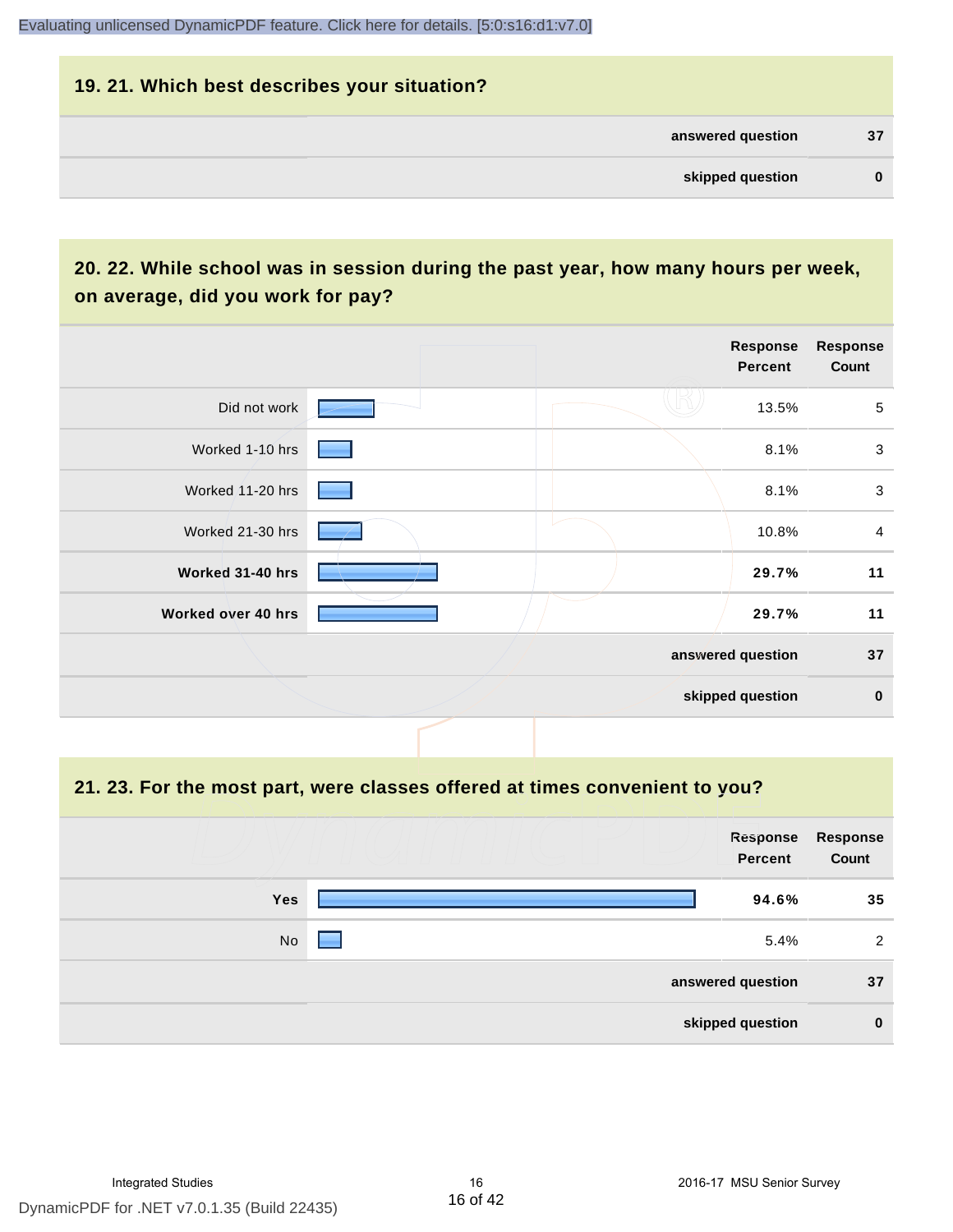#### **22. 24. What time would you have preferred?**

|                | Response<br>Percent | <b>Response</b><br>Count |
|----------------|---------------------|--------------------------|
| Late afternoon | 0.0%                | $\mathbf 0$              |
| Evening        | 0.0%                | $\boldsymbol{0}$         |
| Weekend        | 50.0%               | 1                        |
| During the day | 50.0%               | $\mathbf{1}$             |
| Online         | 0.0%                | $\mathbf 0$              |
|                | answered question   | $\overline{2}$           |
|                | skipped question    | 35                       |
|                |                     |                          |

# **23. 25. Which best describes the location where you completed the majority of your courses?**

|                        |            | <b>Response</b><br><b>Percent</b> | <b>Response</b><br>Count |
|------------------------|------------|-----------------------------------|--------------------------|
| <b>Murray</b>          |            | 35.1%                             | 13                       |
| Paducah                |            | 13.5%                             | $\sqrt{5}$               |
| Ft. Campbell           |            | 0.0%                              | $\pmb{0}$                |
| Madisonville           | $\bigcirc$ | 5.4%                              | $\overline{c}$           |
| Hopkinsville           | $\sqrt{2}$ | 5.4%                              | $\overline{2}$           |
| Henderson              |            | 10.8%                             | $\overline{\mathbf{4}}$  |
| Online                 |            | 29.7%                             | 11                       |
| Other (please specify) |            | 0.0%                              | $\pmb{0}$                |
|                        |            | answered question                 | 37                       |
|                        |            | skipped question                  | $\pmb{0}$                |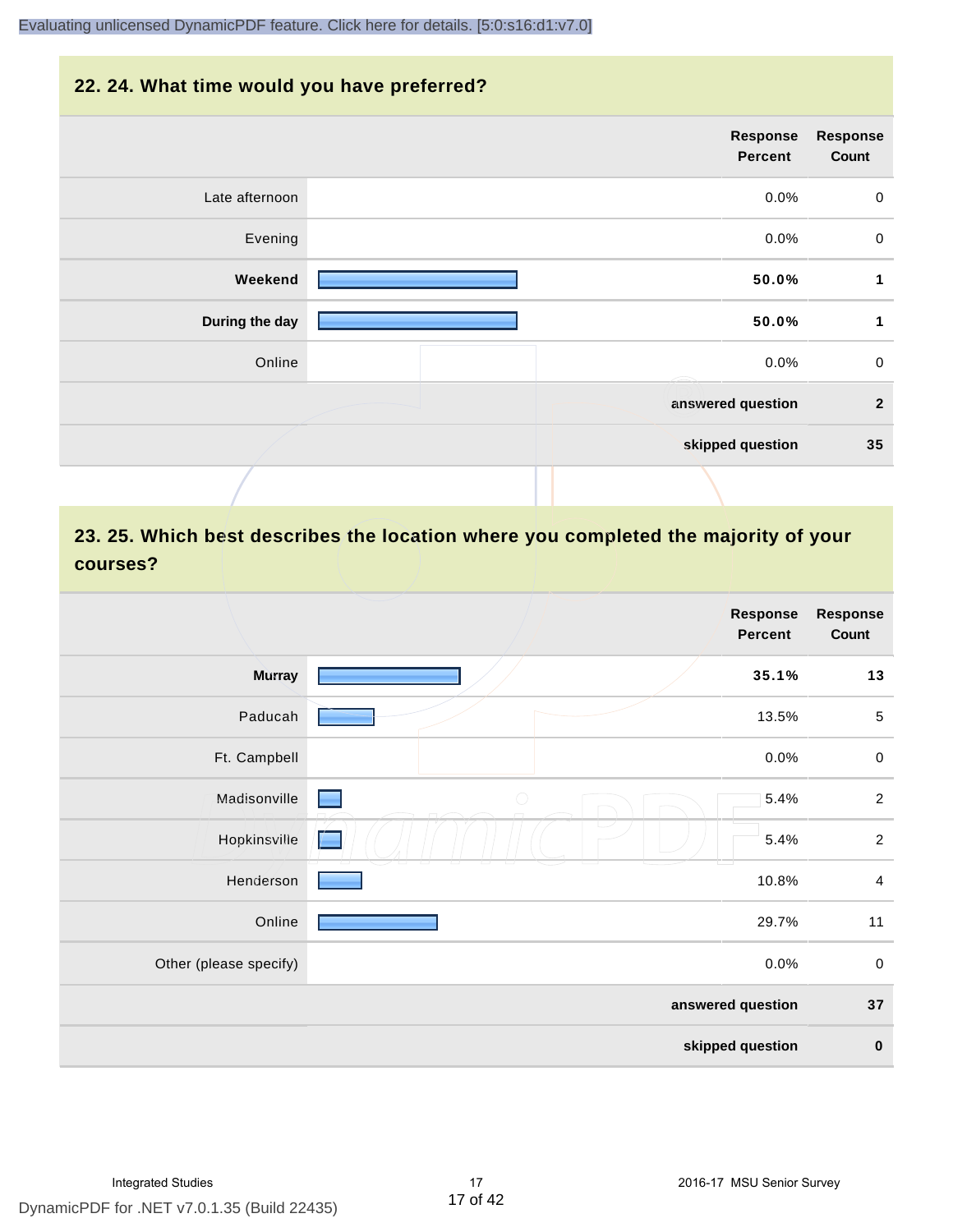#### **24. 26. Did you take any online courses while at Murray State?**

| Response<br>Count | Response<br>Percent |            |
|-------------------|---------------------|------------|
| 34                | 91.9%               | <b>Yes</b> |
| 3                 | 8.1%                | No         |
| 37                | answered question   |            |
| $\bf{0}$          | skipped question    |            |
|                   |                     |            |

# **25. 27. Did it take you an extra semester or more to complete degree requirements at Murray State?**

|                              | <b>Response</b><br>Percent | Response<br>Count |
|------------------------------|----------------------------|-------------------|
| Yes                          | 51.4%                      | 19                |
| $\operatorname{\mathsf{No}}$ | 48.6%                      | 18                |
|                              | answered question          | 37                |
|                              | skipped question           | $\pmb{0}$         |
| $\bigcirc$                   |                            |                   |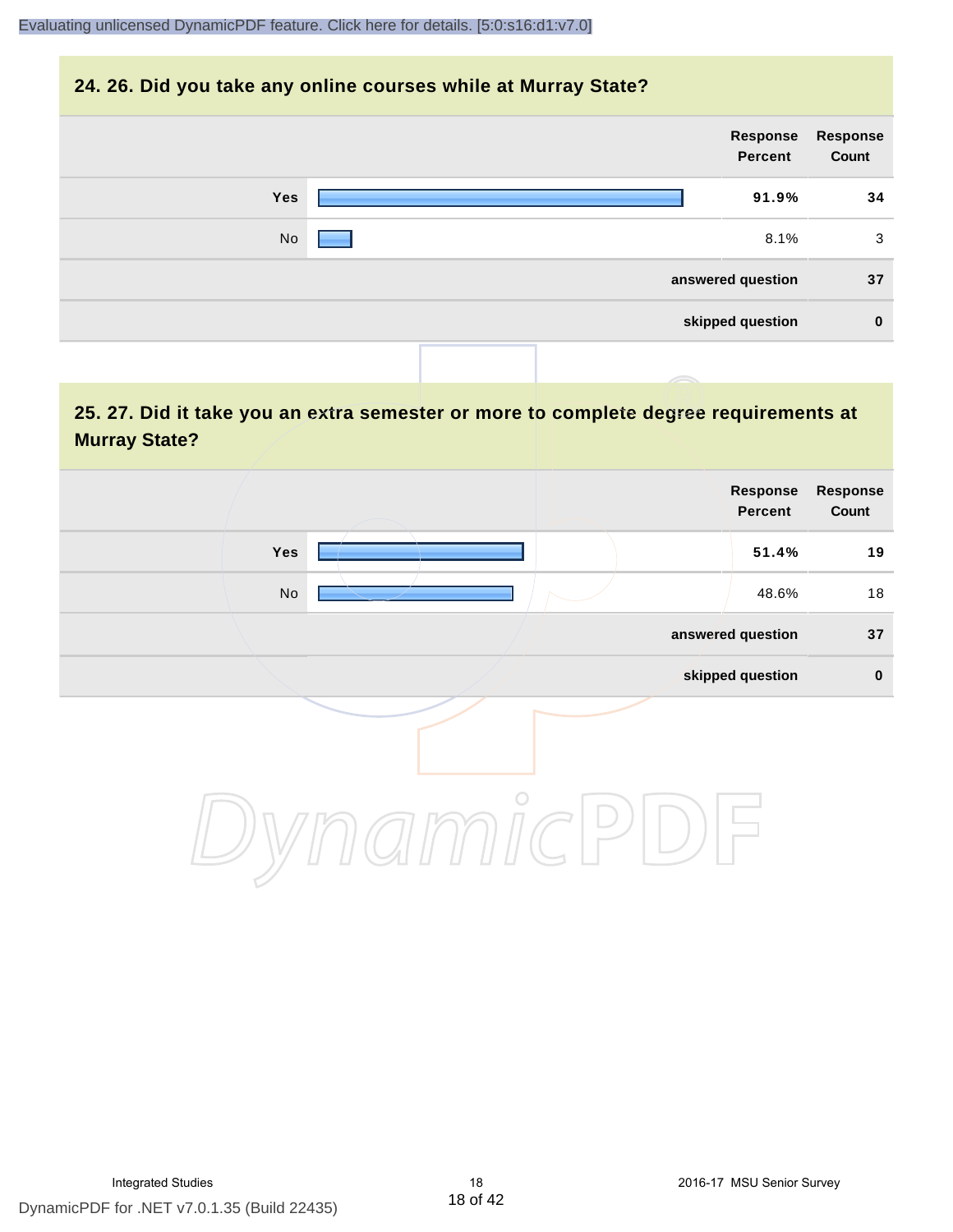#### **26. 28. Why did it take you an extra semester or more?**

|                                                                 |            | <b>Response</b><br><b>Percent</b> | <b>Response</b><br>Count |
|-----------------------------------------------------------------|------------|-----------------------------------|--------------------------|
| Work obligation limited my<br>enrollment.                       |            | 42.1%                             | 8                        |
| Family obligations limited my<br>enrollment.                    |            | 36.8%                             | $\overline{7}$           |
| Tuition and other costs of<br>attendance limited my enrollment. |            | 21.1%                             | $\overline{4}$           |
| A decision to change majors<br>added to my requirements.        |            | 36.8%                             | $\overline{7}$           |
| A required course or courses were<br>not offered.               |            | 5.3%                              | $\mathbf{1}$             |
| Credits were lost transferring to<br>Murray State.              |            | 10.5%                             | $\overline{2}$           |
| Other (please specify)                                          |            | 10.5%                             | $\overline{2}$           |
|                                                                 |            | answered question                 | 19                       |
|                                                                 |            | skipped question                  | $18$                     |
|                                                                 | $\bigcirc$ |                                   |                          |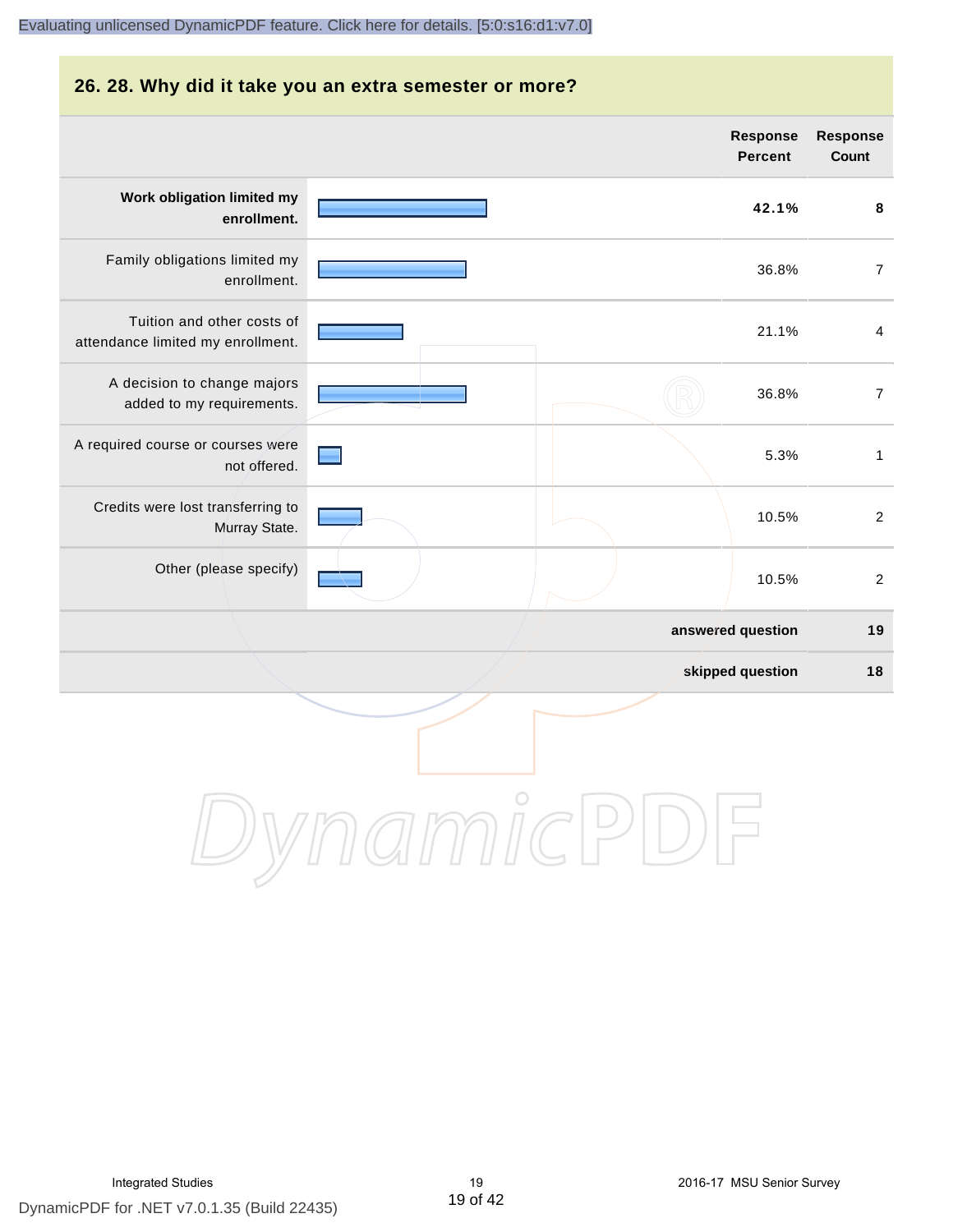| 26. 28. Why did it take you an extra semester or more? |    |
|--------------------------------------------------------|----|
| answered question                                      | 19 |
| skipped question                                       | 18 |

# **27. 29. Did you have trouble getting any course(s) you needed while at Murray State?**

|                                                                            |                                                      | <b>Response</b><br><b>Percent</b> | Response<br>Count        |
|----------------------------------------------------------------------------|------------------------------------------------------|-----------------------------------|--------------------------|
| Yes                                                                        |                                                      | 18.9%                             | $\overline{7}$           |
| <b>No</b>                                                                  |                                                      | 81.1%                             | 30                       |
|                                                                            |                                                      | answered question                 | 37                       |
|                                                                            |                                                      | skipped question                  | $\mathbf 0$              |
|                                                                            |                                                      |                                   |                          |
|                                                                            | 28. 30. Why did you have trouble getting the course? |                                   |                          |
|                                                                            |                                                      | <b>Response</b><br><b>Percent</b> | <b>Response</b><br>Count |
| The course was not offered the<br>semester I needed it.                    |                                                      | 85.7%                             | 6                        |
| The course was not offered at<br>hours convenient to my work<br>schedule.  |                                                      | 0.0%                              | $\mathbf 0$              |
| The course was not offered at<br>hours suitable for my school<br>schedule. |                                                      | 14.3%                             | $\mathbf{1}$             |
| All course sections were closed.                                           |                                                      | 0.0%                              | $\pmb{0}$                |
| I was unaware of the prerequisites<br>for the course.                      |                                                      | 0.0%                              | $\boldsymbol{0}$         |
|                                                                            |                                                      | answered question                 | $\overline{7}$           |
|                                                                            |                                                      | skipped question                  | 30                       |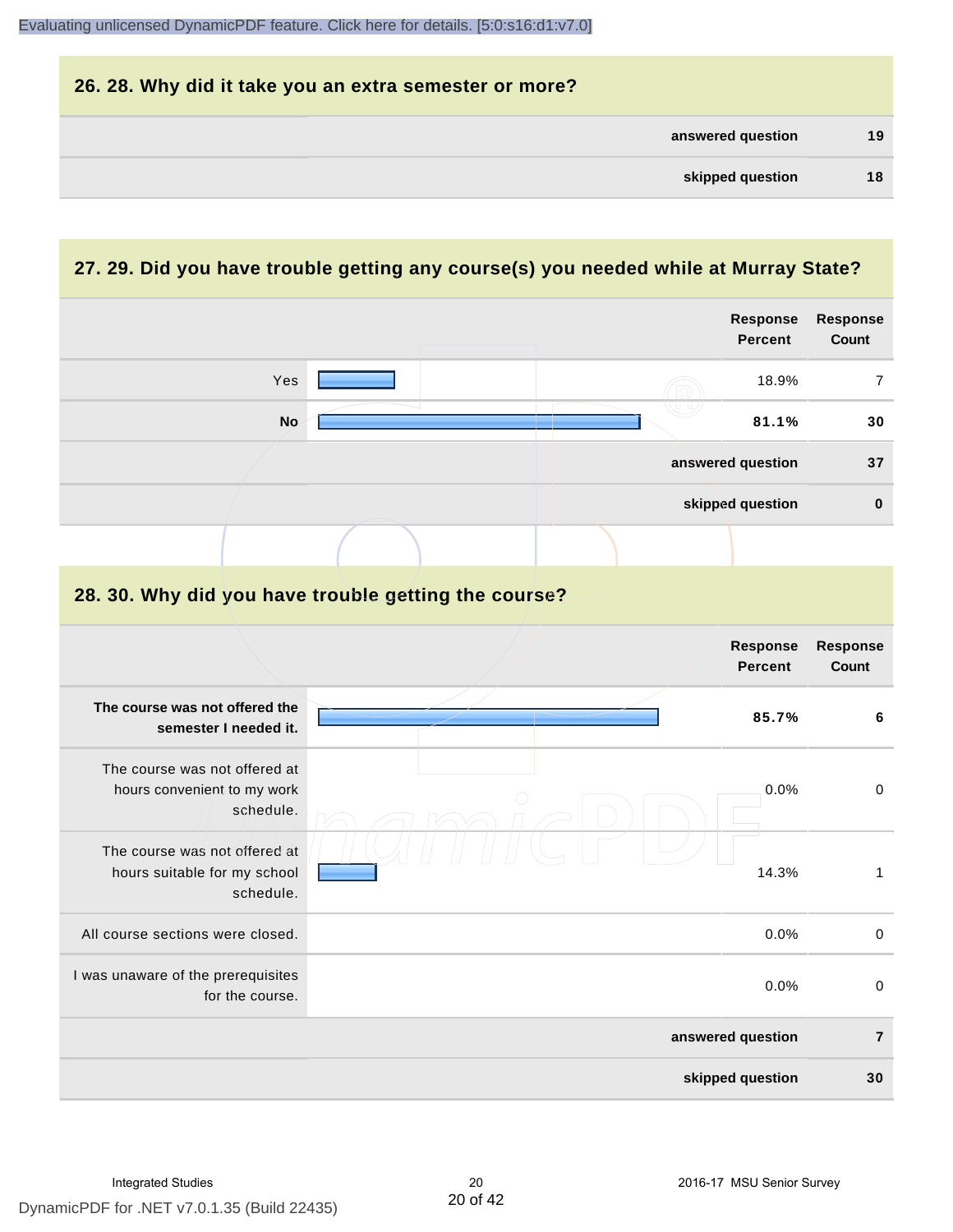# **29. 31. Which statement best describes your experience with off-campus coop/internship?**

|                                    |   |  | Response<br><b>Percent</b> | <b>Response</b><br>Count |
|------------------------------------|---|--|----------------------------|--------------------------|
| Cannot judge; I did not have one.  |   |  | 73.0%                      | 27                       |
| My experience was very valuable.   |   |  | 10.8%                      | 4                        |
| My experience was valuable.        |   |  | 10.8%                      | $\overline{4}$           |
| My experience was of little value. | н |  | 2.7%                       | 1                        |
| My experience was of no value.     | Е |  | 2.7%                       |                          |
|                                    |   |  | answered question          | 37                       |
|                                    |   |  | skipped question           | $\bf{0}$                 |
|                                    |   |  |                            |                          |

# **30. 32. Which statement best describes your experience with on-campus facultydirected research, scholarly, or creative project?**

|                                    | <b>Response</b><br><b>Percent</b> | <b>Response</b><br>Count |
|------------------------------------|-----------------------------------|--------------------------|
| Cannot judge; I did not have one.  | 29.7%                             | 11                       |
| My experience was very valuable.   | 35.1%                             | 13                       |
| My experience was valuable.        | 18.9%                             | 7                        |
| My experience was of little value. | 13.5%                             | 5                        |
| My experience was of no value.     | 2.7%<br>Е                         | 1                        |
|                                    | answered question                 | 37                       |
|                                    | skipped question                  | $\bf{0}$                 |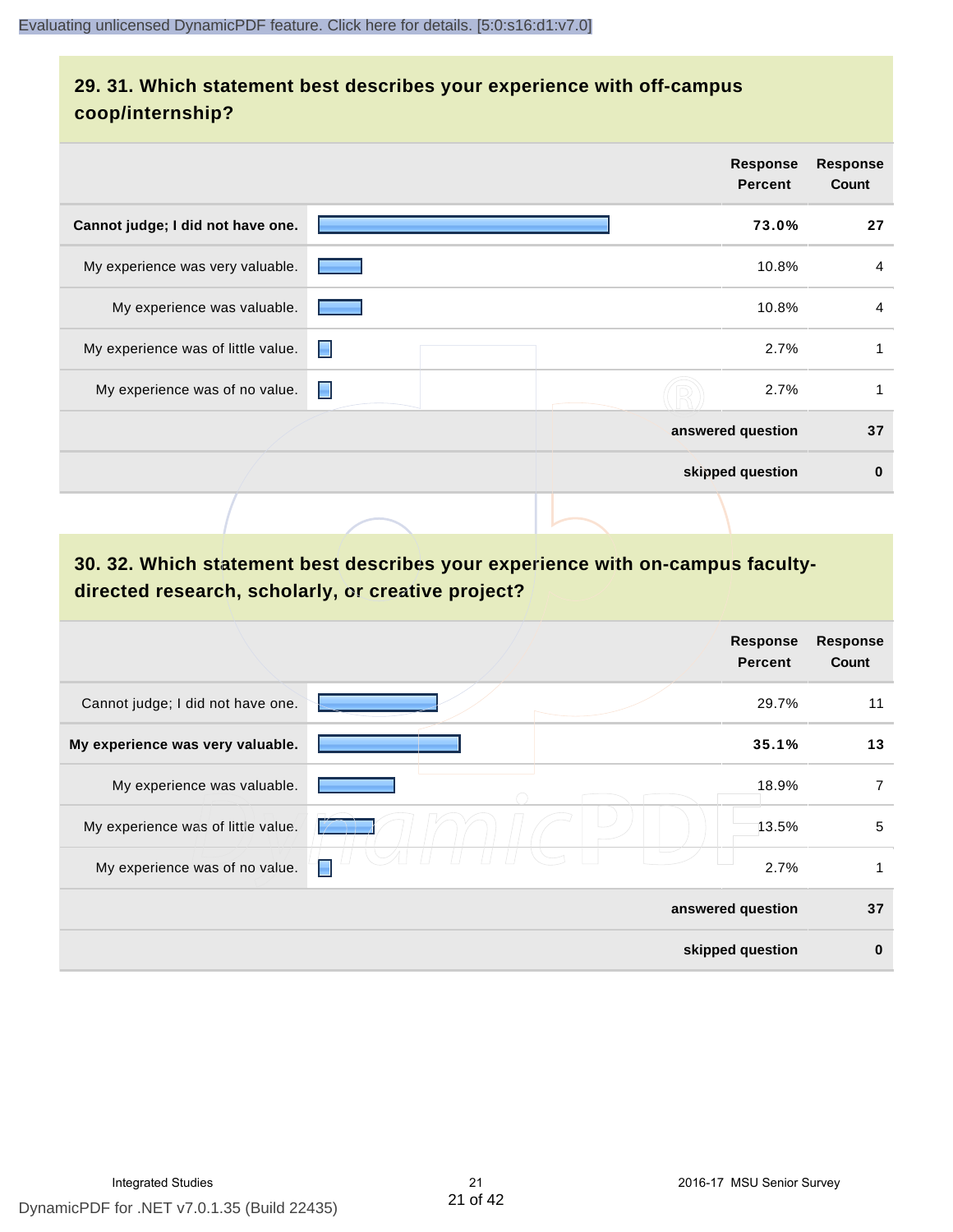# **31. 33. Which statement best describes your experience with academic advising in your major/area?**

|                                                          | <b>Response</b><br><b>Percent</b>                                        | Response<br>Count |
|----------------------------------------------------------|--------------------------------------------------------------------------|-------------------|
| Cannot judge; I did not make use<br>of the opportunity.  | 8.1%                                                                     | 3                 |
| I was satisfied with information my<br>adviser provided. | 78.4%                                                                    | 29                |
| Advice was inaccurate,<br>incomplete, or misleading.     | 10.8%                                                                    | $\overline{4}$    |
| My adviser was not available.                            | 2.7%<br>L                                                                | $\mathbf{1}$      |
|                                                          | answered question                                                        | 37                |
|                                                          | skipped question                                                         | $\pmb{0}$         |
|                                                          | amnicl<br>$\left( \begin{array}{c} \end{array} \right)$<br>$\frac{1}{2}$ |                   |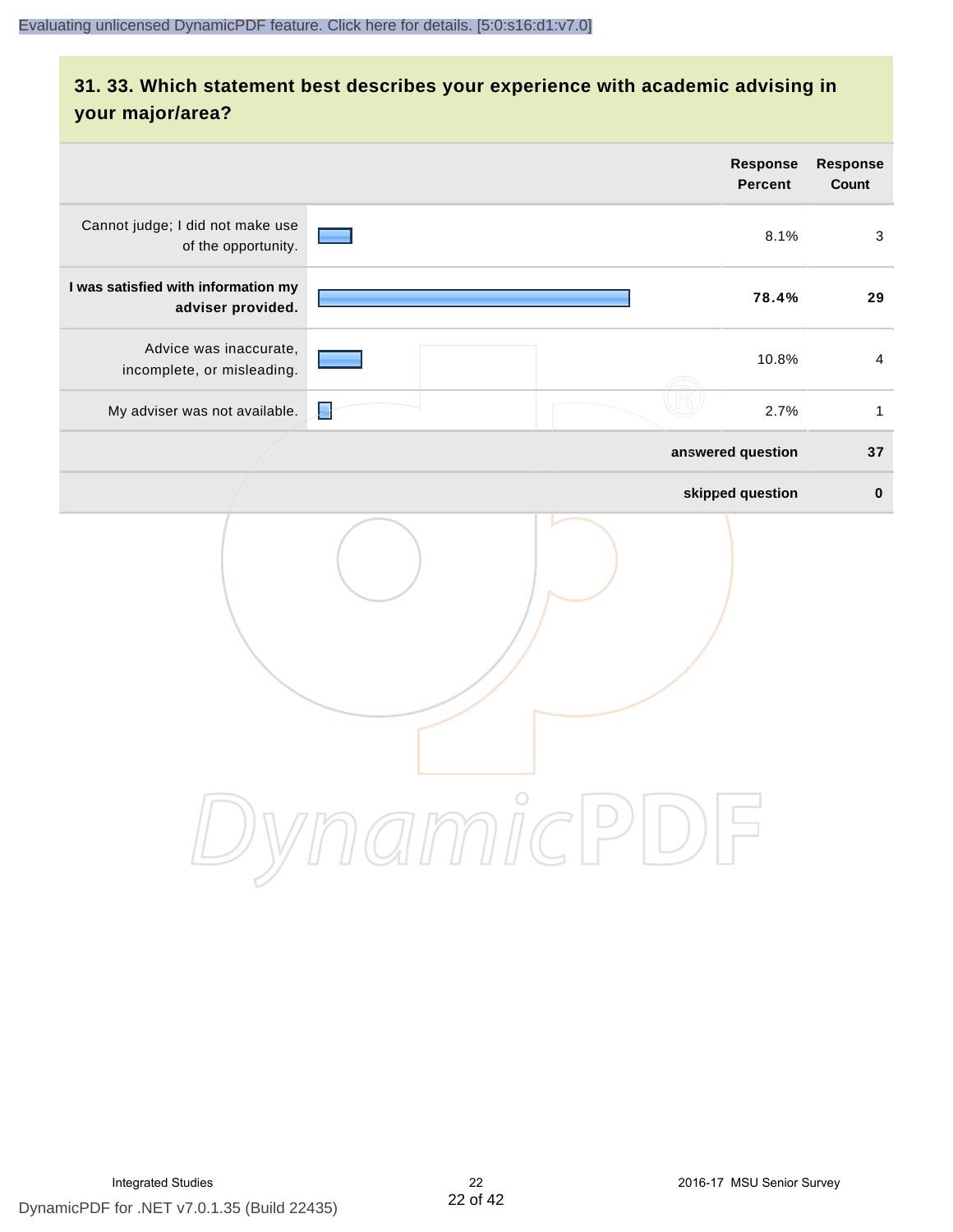# **31. 33. Which statement best describes your experience with academic advising in your major/area?**

| answered question | 37 |
|-------------------|----|
| skipped question  | 0  |

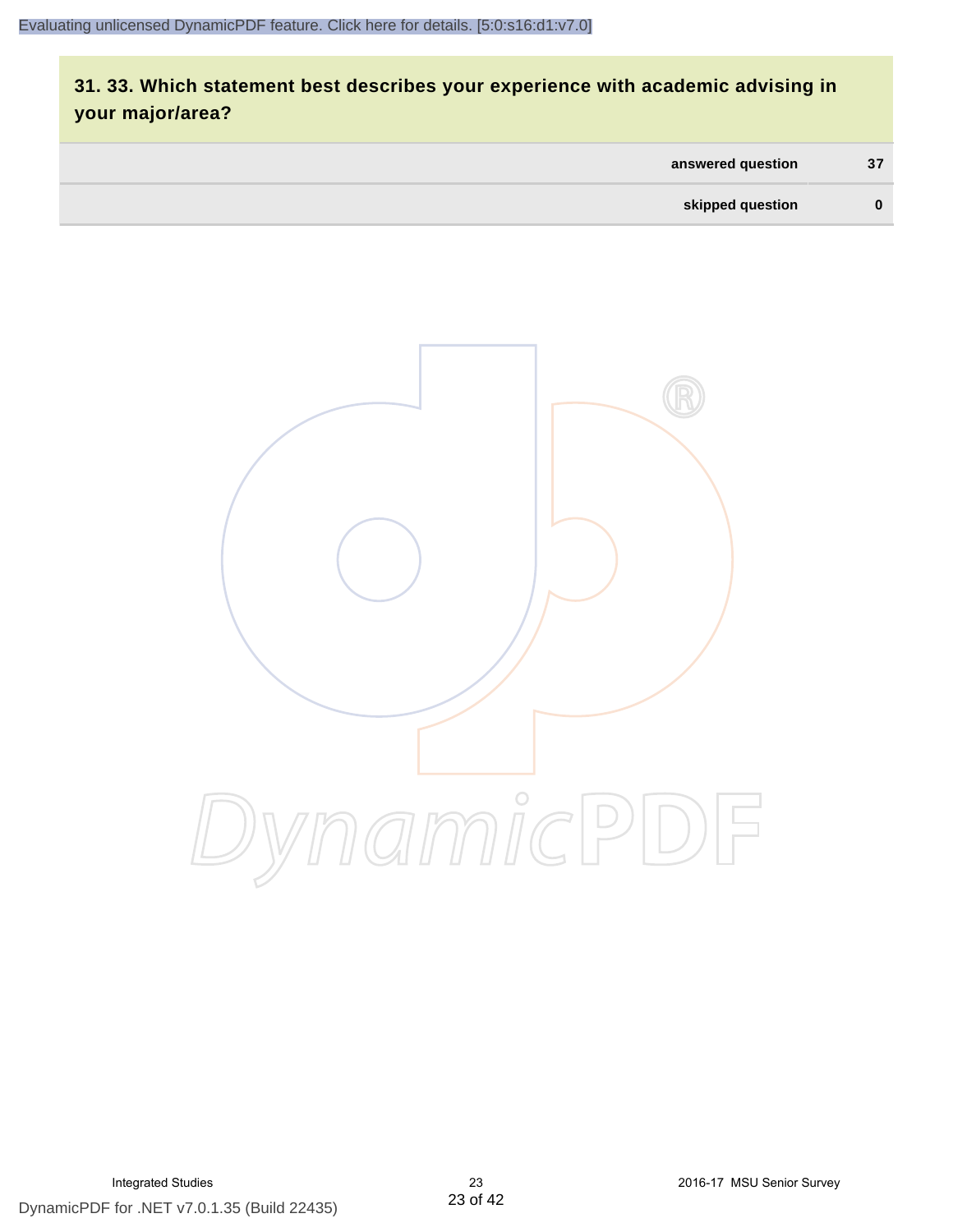# **32. Questions 34-48 For each of these items, indicate the extent to which you were satisfied.**

|                                                                                                                                                       | <b>Very</b><br>satisfied | <b>Satisfied</b> | <b>Dissatisfied</b> | <b>Very</b><br>dissatisfied | Rating<br>Average | Rating<br>Count |
|-------------------------------------------------------------------------------------------------------------------------------------------------------|--------------------------|------------------|---------------------|-----------------------------|-------------------|-----------------|
| 34. Class size relative to type of<br>course                                                                                                          | 29.4% (10)               | 70.6% (24)       | $0.0\%$ (0)         | $0.0\%$ (0)                 | 3.29              | 34              |
| 35. Out-of-class availability of<br>faculty                                                                                                           | 22.9% (8)                | 74.3% (26)       | $2.9\%$ (1)         | $0.0\%$ (0)                 | 3.20              | 35              |
| 36. Effectiveness of your high<br>school preparation for college work                                                                                 | 19.4% (7)                | 55.6% (20)       | 25.0% (9)           | $0.0\%$ (0)                 | 2.94              | 36              |
| 37. Fairness of faculty in their<br>treatment of individual students                                                                                  | 28.6% (10)               | 68.6% (24)       | 2.9%(1)             | $0.0\%$ (0)                 | 3.26              | 35              |
| 38. Overall quality of instruction at<br><b>Murray State</b>                                                                                          | 36.1% (13)               | 61.1% (22)       | 2.8%(1)             | $0.0\%$ (0)                 | 3.33              | 36              |
| 39. Quality of instruction in<br><b>University Studies (General</b><br>Education) courses                                                             | 36.4% (12)               | 57.6% (19)       | $6.1\%(2)$          | $0.0\%$ (0)                 | 3.30              | 33              |
| 40. Quality of instruction in your<br>major                                                                                                           | 44.4% (16)               | 52.8% (19)       | $2.8\%$ (1)         | $0.0\%$ (0)                 | 3.42              | 36              |
| 41. Clarity of program objectives in<br>your major                                                                                                    | 41.7% (15)               | 52.8% (19)       | $5.6\%$ (2)         | $0.0\%$ (0)                 | 3.36              | 36              |
| 42. Intellectual challenge of the<br>academic program                                                                                                 | 38.9% (14)               | $58.3\%$ (21)    | $2.8\%$ (1)         | $0.0\%$ (0)                 | 3.36              | 36              |
| 43. Encouragement and<br>information from your major<br>department for employment after<br>graduation                                                 | $22.9\%$ (8)             | 54.3% (19)       | $17.1\%$ (6)        | $5.7\%$ (2)                 | 2.94              | 35              |
| 44. Availability of opportunities to<br>engage in a faculty-mentored<br>research, scholarly, or creative<br>project in your area of<br>study/interest | 28.6% (10)               | 54.3% (19)       | $17.1\%$ (6)        | $0.0\%$ (0)                 | 3.11              | 35              |
| 45. Library hours                                                                                                                                     | 37.1% (13)               | 54.3% (19)       | $5.7\%$ (2)         | $2.9\%$ (1)                 | 3.26              | 35              |
|                                                                                                                                                       |                          |                  |                     |                             | answered question | 36              |
|                                                                                                                                                       |                          |                  |                     |                             | skipped question  | 1               |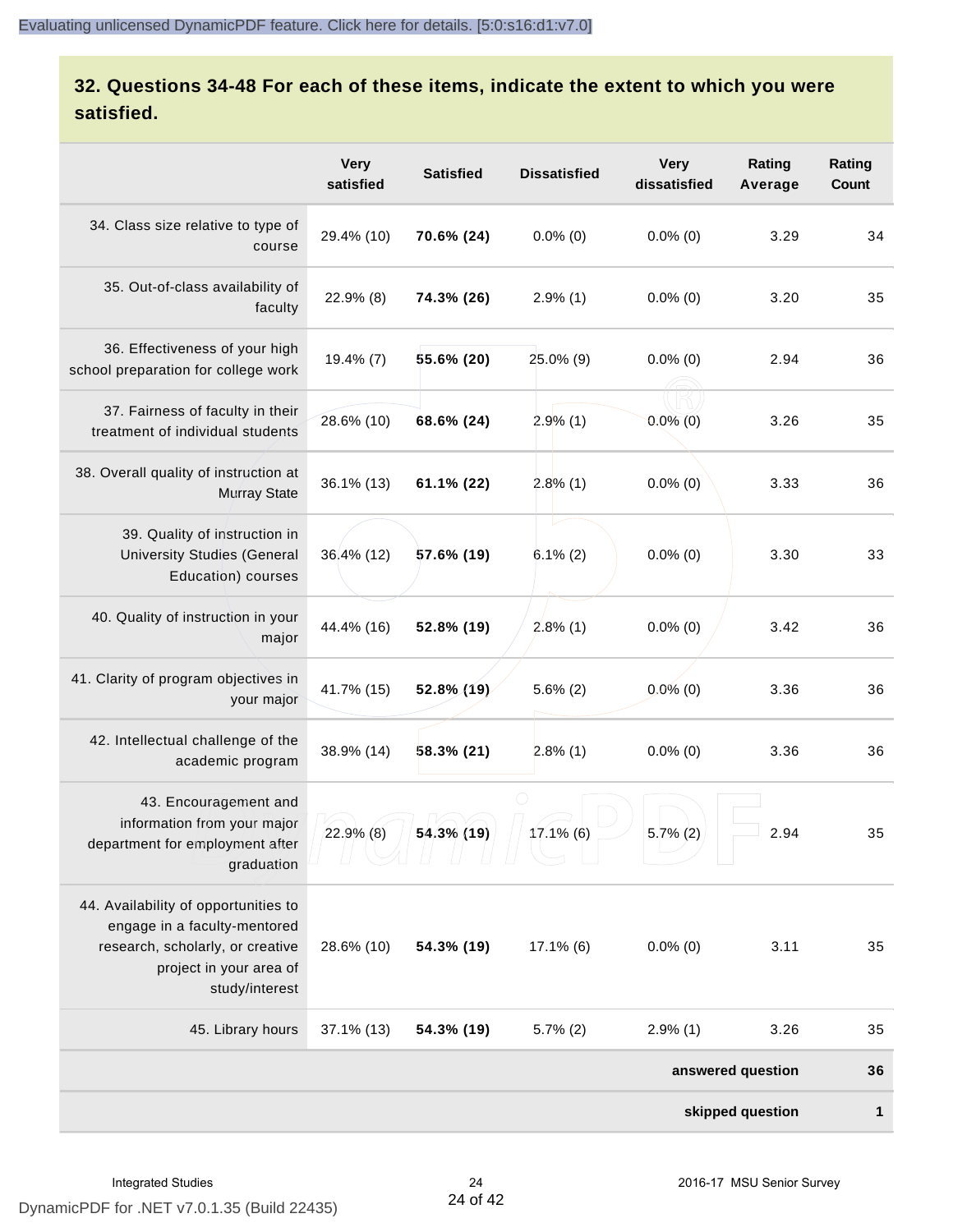# **32. Questions 34-48 For each of these items, indicate the extent to which you were satisfied.**

| 46 Effectiveness of library<br>personnel in meeting your<br>information needs                                                | 28.6% (10)    | 65.7% (23) | $2.9\%$ (1) | $2.9\%$ (1)       | 3.20             | 35 |
|------------------------------------------------------------------------------------------------------------------------------|---------------|------------|-------------|-------------------|------------------|----|
| 47. Access to on-hand or<br>electronic library resources                                                                     | $30.6\%$ (11) | 66.7% (24) | $2.8\%$ (1) | $0.0\%$ (0)       | 3.28             | 36 |
| 48. Computer, individual and group<br>work spaces available within<br>University Libraries (Waterfield,<br>Pogue and Overby) | 36.4% (12)    | 57.6% (19) | $3.0\%$ (1) | $3.0\%$ (1)       | 3.27             | 33 |
|                                                                                                                              |               |            |             | answered question |                  | 36 |
|                                                                                                                              |               |            |             |                   | skipped question | 1  |
|                                                                                                                              |               |            |             |                   |                  |    |

**33. Questions 49-55 University Studies is designed to offer you a broad base of skills and knowledge and to prepare you for upper division study. Please indicate how effective University Studies at Murray State was in helping you achieve these goals.**

|                                                                            | <b>Very</b><br>effective | <b>Effective</b> | <b>Ineffective</b> | <b>Very</b><br>ineffective | Rating<br>Average | Rating<br>Count |
|----------------------------------------------------------------------------|--------------------------|------------------|--------------------|----------------------------|-------------------|-----------------|
| 49. Writing skills                                                         | 39.4% (13)               | $54.5\%$ (18)    | $6.1\%$ (2)        | $0.0\%$ (0)                | 3.33              | 33              |
| 50. Speaking skills                                                        | 27.3% (9)                | 69.7% (23)       | $3.0\%$ (1)        | $0.0\%$ (0)                | 3.24              | 33              |
| 51. Critical thinking skills                                               | 36.4% (12)               | 57.6% (19)       | $6.1\% (2)$        | $0.0\%$ (0)                | 3.30              | 33              |
| 52. Technology skills/computer<br>skills                                   | $30.3\%$ (10)            | 57.6% (19)       | $12.1\%$ (4)       | $0.0\%$ (0)                | 3.18              | 33              |
| 53. General knowledge in the<br>liberal arts and sciences                  | 27.3% (9)                | 60.6% (20)       | $12.1\%$ (4)       | $0.0\%$ (0)                | 3.15              | 33              |
| 54. International perspectives                                             | 24.2% (8)                | 60.6% (20)       | $15.2\%$ (5)       | $0.0\%$ (0)                | 3.09              | 33              |
| 55. Stimulation of interest in areas<br>outside your chosen field of study | 33.3% (11)               | 54.5% (18)       | $12.1\%$ (4)       | $0.0\%$ (0)                | 3.21              | 33              |
|                                                                            |                          |                  |                    |                            | answered question | 33              |
|                                                                            |                          |                  |                    |                            | skipped question  | 4               |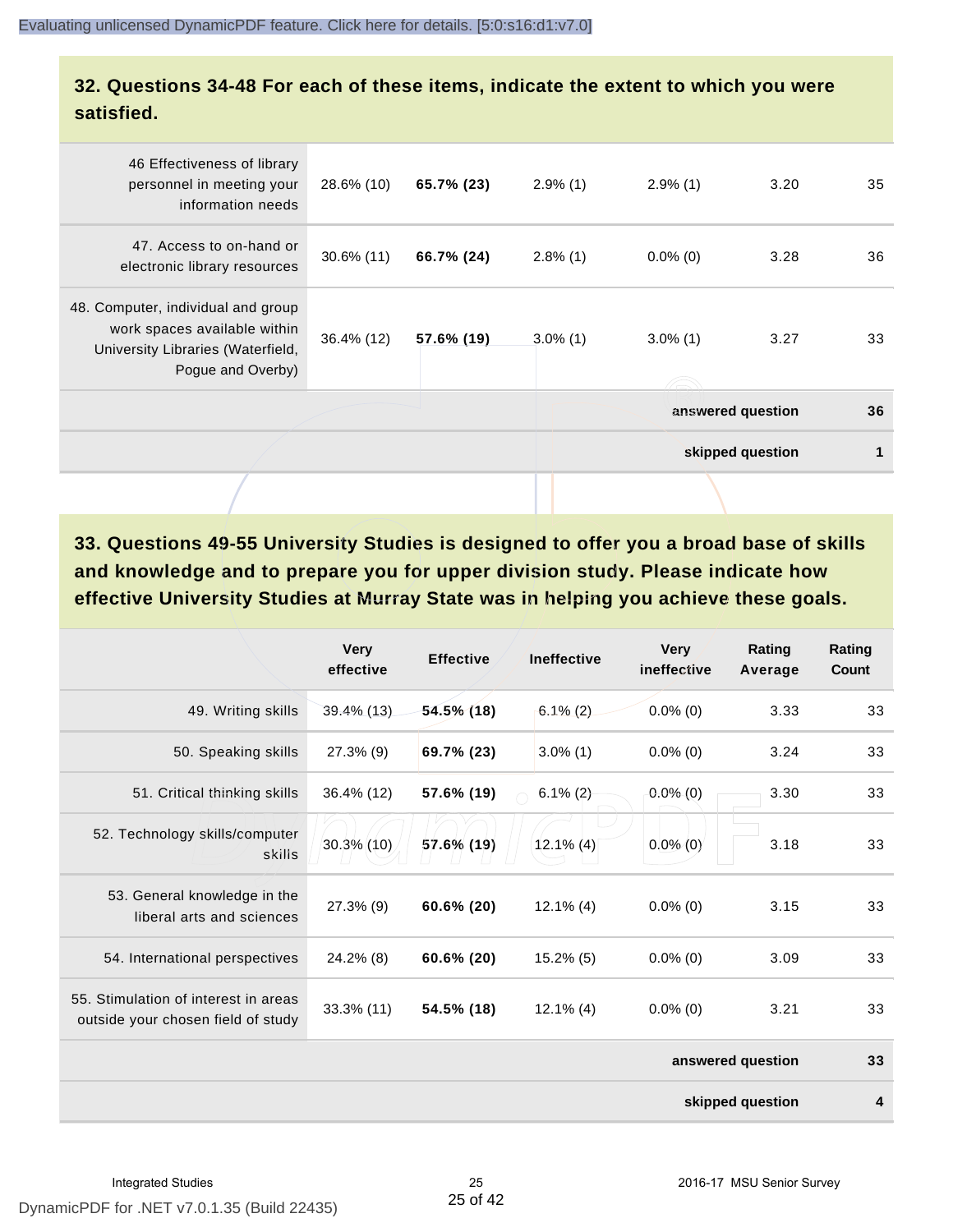**34. Questions 56-89For each of these services, activities or programs that you used, please indicate the extent to which you were satisfied that they met your needs. For those that you did not use, mark the "Did Not Use" option.**

|                                                                                    | <b>Very</b><br>satisfied | <b>Satisfied</b> | <b>Dissatisfied</b> | <b>Very</b><br>dissatisfied | <b>Did</b><br><b>Not</b><br><b>Use</b> | Rating<br>Average | Rating<br>Count  |
|------------------------------------------------------------------------------------|--------------------------|------------------|---------------------|-----------------------------|----------------------------------------|-------------------|------------------|
| 56. African-American/Multicultural<br><b>Student Services</b>                      | $8.8\%$ (3)              | $11.8\%$ (4)     | $2.9\%$ (1)         | $0.0\%$ (0)                 | 76.5%<br>(26)                          | 3.25              | 34               |
| 57. Blackboard/Canvas                                                              | 45.7%<br>(16)            | 51.4%<br>(18)    | $0.0\%$ (0)         | $2.9\%$ (1)                 | 0.0%<br>(0)                            | 3.40              | 35               |
| 58. Career Services Office                                                         | 14.7%<br>(5)             | $23.5\%$ (8)     | $2.9\%$ (1)         | $0.0\%$ (0)                 | 58.8%<br>(20)                          | 3.29              | 34               |
| 59. Cultural programming and<br>activities                                         | $5.9\%$ (2)              | $23.5\%$ (8)     | $0.0\%$ (0)         | $0.0\%$ (0)                 | 70.6%<br>(24)                          | 3.20              | 34               |
| 60. Degree audit (MAP report)                                                      | 37.1%<br>(13)            | 57.1%<br>(20)    | $2.9\%$ (1)         | $0.0\%$ (0)                 | 2.9%<br>(1)                            | 3.35              | 35               |
| 61. Financial Aid Office customer<br>service                                       | 38.2%<br>(13)            | 55.9%<br>(19)    | $0.0\%$ (0)         | $2.9\%$ (1)                 | 2.9%<br>(1)                            | 3.33              | 34               |
| 62. Dining Services                                                                | 14.7%<br>(5)             | 17.6% (6)        | $5.9\%$ (2)         | $0.0\%$ (0)                 | 61.8%<br>(21)                          | 3.23              | 34               |
| 63. Graduation Office                                                              | 39.4%<br>(13)            | 36.4%<br>(12)    | $3.0\%$ (1)         | $0.0\%$ (0)                 | 21.2%<br>(7)                           | 3.46              | 33               |
| 64. Greek life and activities                                                      | $5.9\%$ (2)              | $11.8\%$ (4)     | $0.0\%$ (0)         | $2.9\%$ (1)                 | 79.4%<br>(27)                          | 3.00              | 34               |
| 65. Health Services                                                                | $8.8\%$ (3)              | $11.8\%$ (4)     | $0.0\%$ (0)         | $0.0\%$ (0)                 | 79.4%<br>(27)                          | 3.43              | 34               |
| 66. Honor Societies/Departmental<br><b>Clubs/Special Interest</b><br>Organizations | $5.9\%$ (2)              | 23.5% (8)        | $5.9\%$ (2)         | $0.0\%$ (0)                 | 64.7%<br>(22)                          | 3.00              | 34               |
| 67. International programs and<br>activities                                       | $2.9\%$ (1)              | $8.8\%$ (3)      | $2.9\%$ (1)         | $0.0\%$ (0)                 | 85.3%<br>(29)                          | 3.00              | 34               |
|                                                                                    |                          |                  |                     |                             |                                        | answered question | 35               |
|                                                                                    |                          |                  |                     |                             |                                        | skipped question  | $\boldsymbol{2}$ |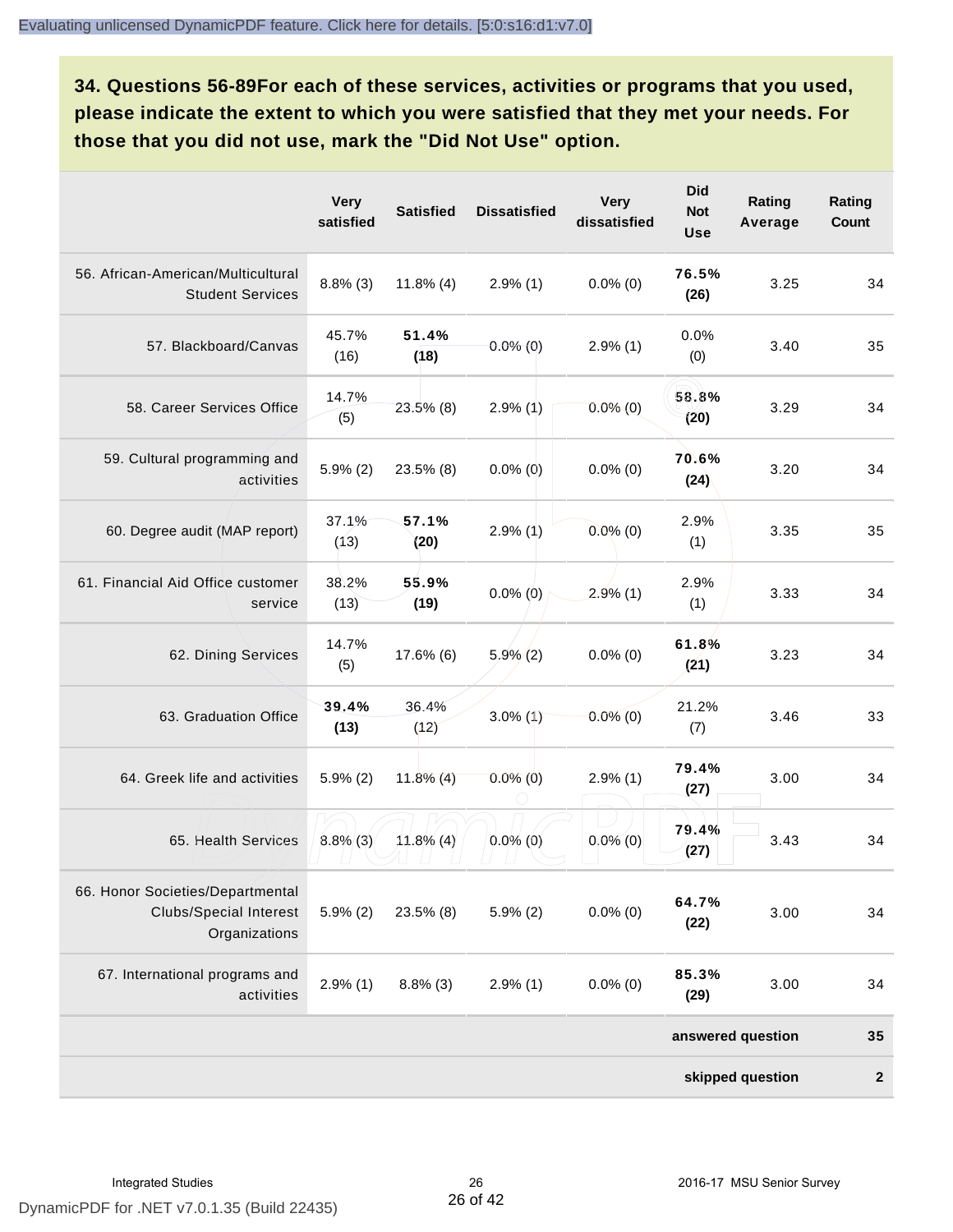**34. Questions 56-89For each of these services, activities or programs that you used, please indicate the extent to which you were satisfied that they met your needs. For those that you did not use, mark the "Did Not Use" option.**

| 68. International student support<br>services                    | $6.1\%(2)$    | $9.1\%$ (3)   | $3.0\%$ (1) | $0.0\%$ (0) | 81.8%<br>(27)     | 3.17 | 33               |
|------------------------------------------------------------------|---------------|---------------|-------------|-------------|-------------------|------|------------------|
| 69. Internet and wireless access<br>for study and research needs | 32.4%<br>(11) | 32.4%<br>(11) | $8.8\%$ (3) | $0.0\%$ (0) | 26.5%<br>(9)      | 3.32 | 34               |
| 70. Intramural Sports and<br>Recreation                          | $6.3\% (2)$   | $15.6\%$ (5)  | $0.0\%$ (0) | $0.0\%$ (0) | 78.1%<br>(25)     | 3.29 | 32               |
| 71. LGBT programs                                                | $2.9\%$ (1)   | $8.8\%$ (3)   | $2.9\%$ (1) | $0.0\%$ (0) | 85.3%<br>(29)     | 3.00 | 34               |
| 72. Lowry Center/Developmental<br>courses and tutoring           | $5.9\%$ (2)   | $11.8\%$ (4)  | $2.9\%$ (1) | $0.0\%$ (0) | 79.4%<br>(27)     | 3.14 | 34               |
| 73. Library                                                      | 36.4%<br>(12) | 39.4%<br>(13) | $3.0\%$ (1) | $0.0\%$ (0) | 21.2%<br>(7)      | 3.42 | 33               |
| 74. MSU web site                                                 | 41.2%<br>(14) | 47.1%<br>(16) | $5.9\%$ (2) | $0.0\%$ (0) | 5.9%<br>(2)       | 3.38 | 34               |
| 75. NCAA Sports                                                  | 18.2%<br>(6)  | $9.1\%$ (3)   | $6.1\% (2)$ | $0.0\%$ (0) | 66.7%<br>(22)     | 3.36 | 33               |
| 76. Online courses that are not<br><b>Blackboard or Canvas</b>   | 14.7%<br>(5)  | 32.4%<br>(11) | $5.9\%$ (2) | $0.0\%$ (0) | 47.1%<br>(16)     | 3.17 | 34               |
| 77. Public Safety/Security<br><b>Services</b>                    | 14.7%<br>(5)  | 35.3%<br>(12) | $0.0\%$ (0) | $2.9\%$ (1) | 47.1%<br>(16)     | 3.17 | 34               |
| 78. Registration through myGate                                  | 41.2%<br>(14) | 58.8%<br>(20) | $0.0\%$ (0) | $0.0\%$ (0) | 0.0%<br>(0)       | 3.41 | 34               |
| 79. Residential College<br>programming and activities            | 11.8%<br>(4)  | 20.6% (7)     | $2.9\%$ (1) | $2.9\%$ (1) | 61.8%<br>(21)     | 3.08 | 34               |
| 80. Scholarships/grants/student<br>employment                    | 17.6%<br>(6)  | 44.1%<br>(15) | $5.9\%$ (2) | $0.0\%$ (0) | 32.4%<br>(11)     | 3.17 | 34               |
| 81. Services for non-traditional<br>students                     | 12.1%<br>(4)  | 27.3% (9)     | $6.1\%$ (2) | $6.1\%$ (2) | 48.5%<br>(16)     | 2.88 | 33               |
|                                                                  |               |               |             |             | answered question |      | 35               |
|                                                                  |               |               |             |             | skipped question  |      | $\boldsymbol{2}$ |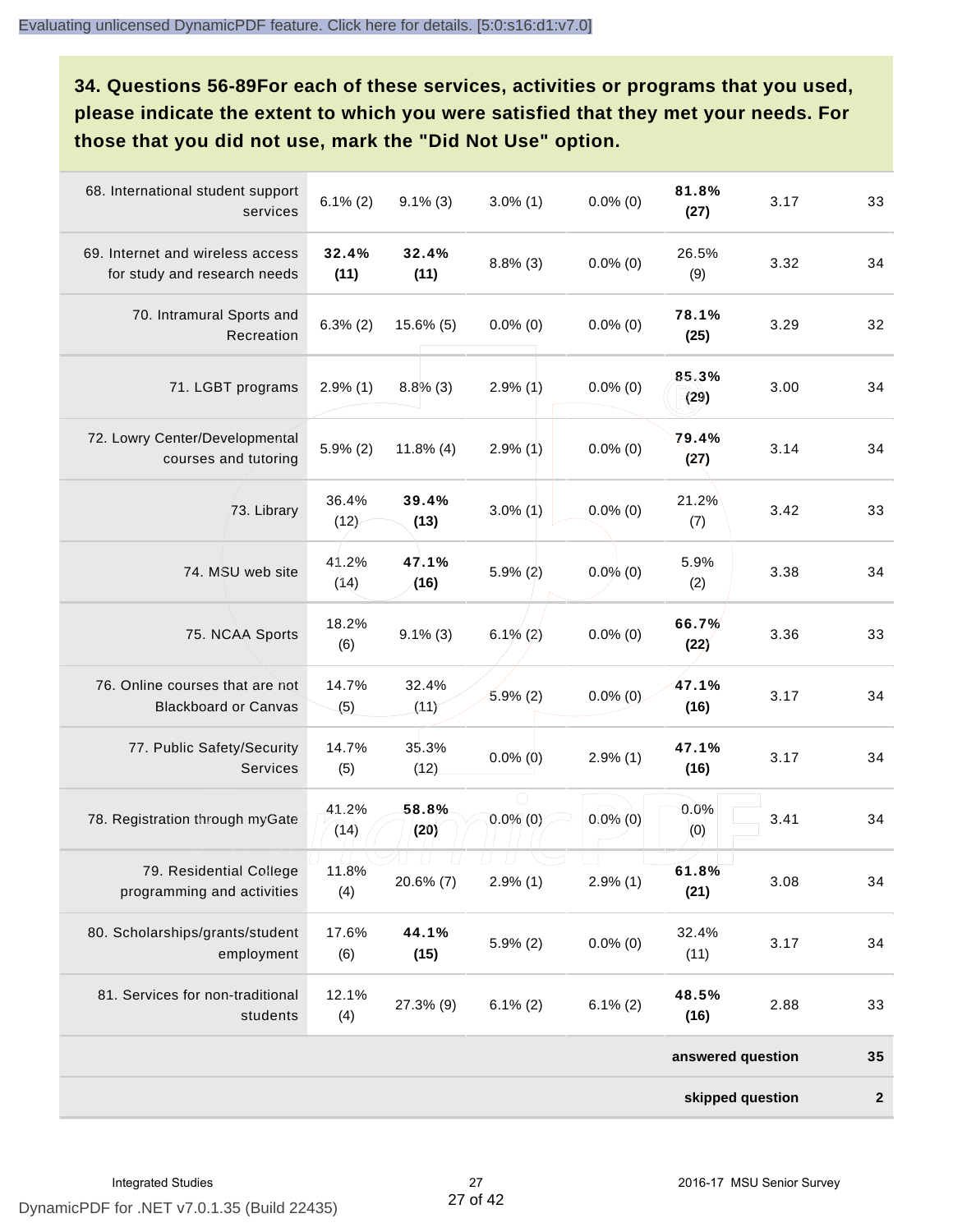**34. Questions 56-89For each of these services, activities or programs that you used, please indicate the extent to which you were satisfied that they met your needs. For those that you did not use, mark the "Did Not Use" option.**

| 82. Student Disability Services<br>(SDS) | 11.8%<br>(4) | $11.8\%$ (4)  | $5.9\%$ (2) | $0.0\%$ (0) | 70.6%<br>(24)     | 3.20 | 34 |
|------------------------------------------|--------------|---------------|-------------|-------------|-------------------|------|----|
| 83. Transcript requests                  | 18.2%<br>(6) | 45.5%<br>(15) | $3.0\%$ (1) | $0.0\%$ (0) | 33.3%<br>(11)     | 3.23 | 33 |
| 84. Student Support Services<br>(SSS)    | $9.1\%$ (3)  | 33.3%<br>(11) | $6.1\%(2)$  | $0.0\%$ (0) | 51.5%<br>(17)     | 3.06 | 33 |
| 85. Transfer Center                      | 26.5%<br>(9) | 41.2%<br>(14) | $5.9\%$ (2) | $0.0\%$ (0) | 26.5%<br>(9)      | 3.28 | 34 |
| 86. University Counseling Services       | 11.8%<br>(4) | 14.7% (5)     | $2.9\%$ (1) | $0.0\%$ (0) | 70.6%<br>(24)     | 3.30 | 34 |
| 87. Veteran Services                     | $8.8\%$ (3)  | $8.8\%$ (3)   | $0.0\%$ (0) | $0.0\%$ (0) | 82.4%<br>(28)     | 3.50 | 34 |
| 88. Wellness Center                      | 14.7%<br>(5) | 17.6% (6)     | $0.0\%$ (0) | $0.0\%$ (0) | 67.6%<br>(23)     | 3.45 | 34 |
| 89. Women's Center                       | $6.1\%(2)$   | $9.1\%$ (3)   | $3.0\%$ (1) | $0.0\%$ (0) | 81.8%<br>(27)     | 3.17 | 33 |
|                                          |              |               |             |             | answered question |      | 35 |

**skipped question 2**

DynamicPDF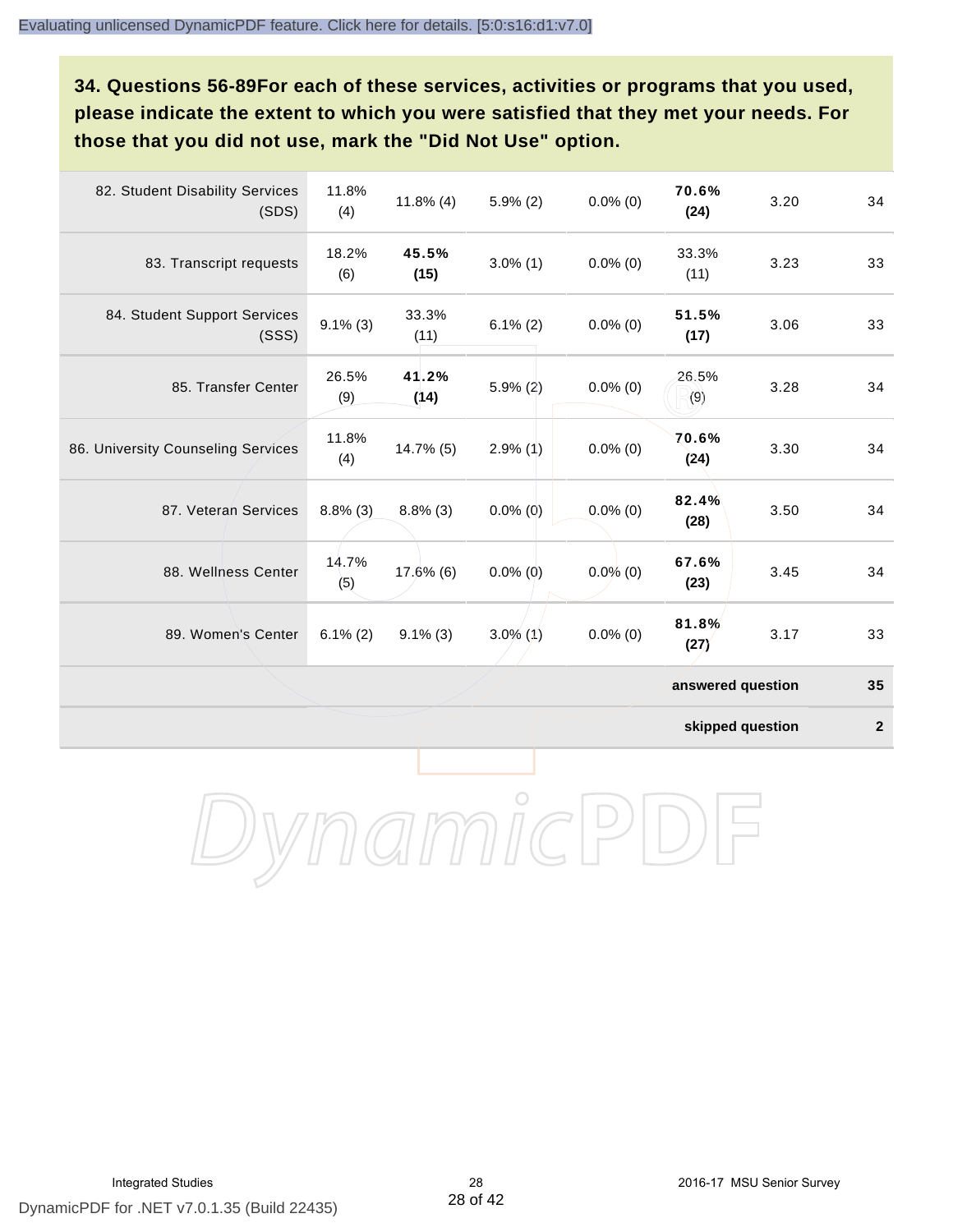# **35. 90. To what extent did you participate in Residential College activities?**

|                     |                |          |           | Response<br><b>Percent</b> | Response<br>Count |
|---------------------|----------------|----------|-----------|----------------------------|-------------------|
| Did not participate |                |          |           | 80.0%                      | 28                |
| Frequently          | $\blacksquare$ |          |           | 2.9%                       | $\mathbf{1}$      |
| Occasionally        | $\blacksquare$ |          |           | 2.9%                       | $\mathbf{1}$      |
| Seldom              |                |          |           | 14.3%                      | $\overline{5}$    |
|                     |                |          |           | answered question          | 35                |
|                     |                |          |           | skipped question           | $\overline{2}$    |
|                     |                | ynamicPl | $\bigcup$ |                            |                   |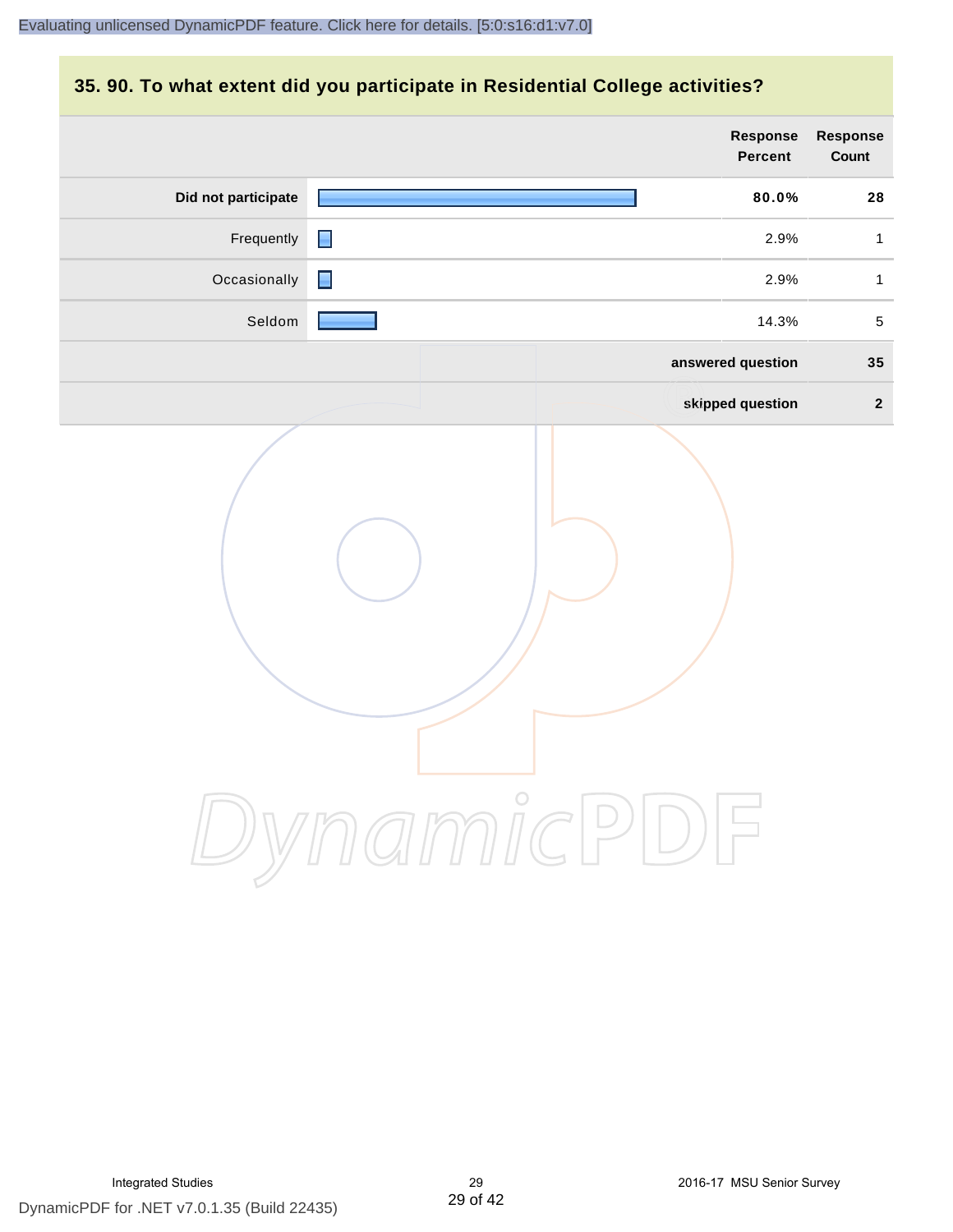# **35. 90. To what extent did you participate in Residential College activities?**

| answered question | 35 |
|-------------------|----|
|-------------------|----|

#### **36. 91. Which phrase best describes your opinion of Residential Colleges?**

|                                                  |                          | <b>Response</b><br><b>Percent</b> | <b>Response</b><br>Count |
|--------------------------------------------------|--------------------------|-----------------------------------|--------------------------|
| Not familiar with Residential<br><b>Colleges</b> |                          | 62.9%                             | 22                       |
| Very positive                                    | <b>Contract Contract</b> | 5.7%                              | $\overline{2}$           |
| Positive                                         |                          | 22.9%                             | $\,8\,$                  |
| Negative                                         | Е                        | 2.9%                              | 1                        |
| Very negative                                    |                          | 5.7%                              | 2                        |
|                                                  |                          | answered question                 | 35                       |
|                                                  |                          | skipped question                  | $\mathbf{2}$             |

# **37. 92. When you graduate how many times will you have studied abroad during your university career?**

|               | Response<br>Percent                                        | <b>Response</b><br>Count |
|---------------|------------------------------------------------------------|--------------------------|
| <b>None</b>   | T.<br>12 - 21 - CAS - 21 - 21<br>- 12 - 12 - 12 -<br>97.1% | 34                       |
| One           | Е<br>2.9%                                                  | 1                        |
| Two           | 0.0%                                                       | $\mathbf 0$              |
| Three or more | 0.0%                                                       | $\mathbf 0$              |
|               | answered question                                          | 35                       |
|               | skipped question                                           | $\mathbf{2}$             |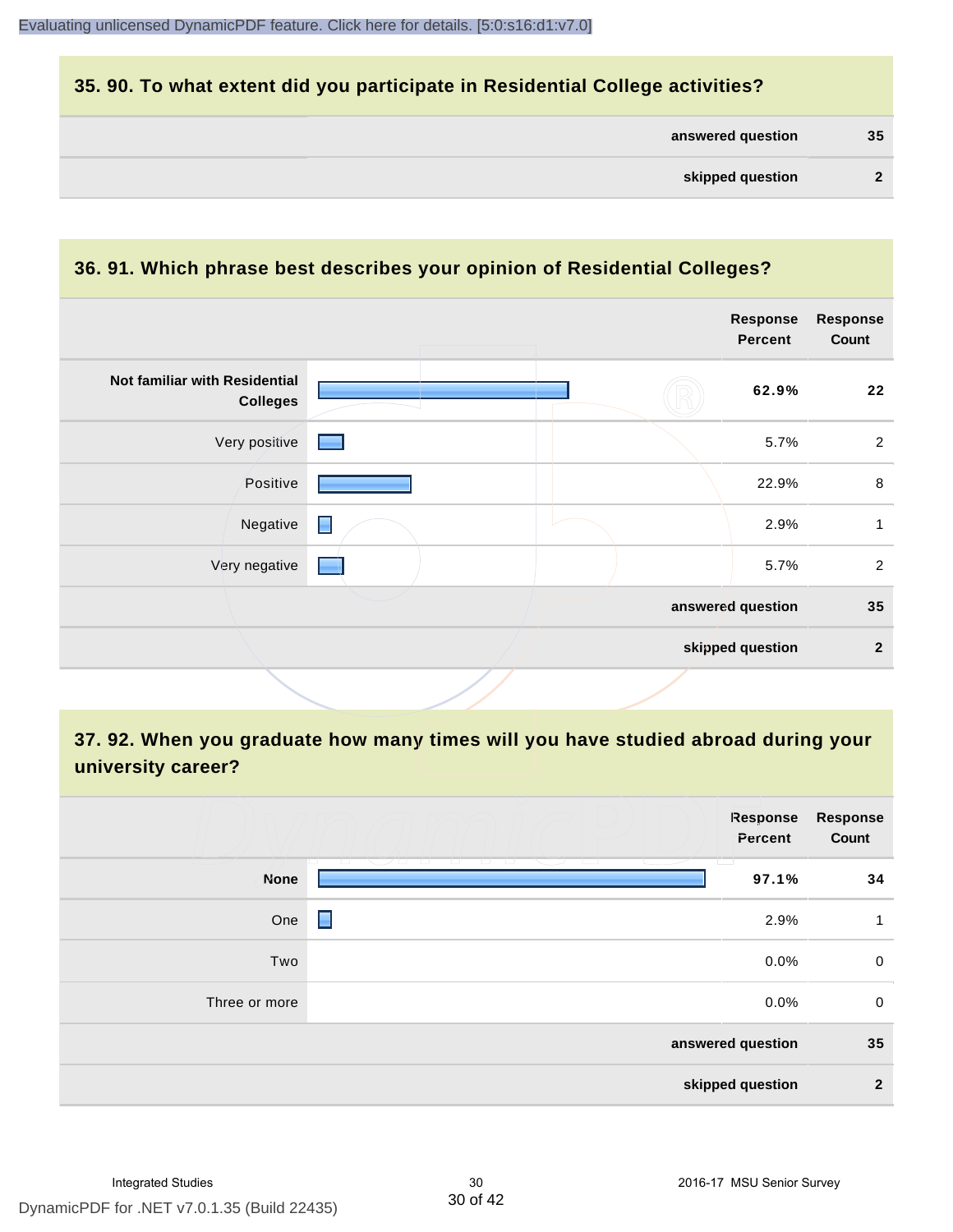**38. Questions 93-102 The University has formulated ten desired "Characteristics of the Murray State University Graduate." Please indicate how effective your MSU experience was in enhancing your abilities in each area.**

|                                                                                                                                                         | <b>Very</b><br>effective | <b>Effective</b> | Ineffective | <b>Very</b><br>ineffective | Rating<br>Average | Rating<br>Count |
|---------------------------------------------------------------------------------------------------------------------------------------------------------|--------------------------|------------------|-------------|----------------------------|-------------------|-----------------|
| 93. Engage in mature,<br>independent and creative thought<br>and express that thought<br>effectively in oral and written<br>communication;              | 50.0% (17)               | 44.1% (15)       | $5.9\%$ (2) | $0.0\%$ (0)                | 3.44              | 34              |
| 94. Understand and apply the<br>critical and scientific<br>methodologies that academic<br>disciplines employ to discover<br>knowledge and ascertain its | 32.4% (11)               | 64.7% (22)       | 2.9%(1)     | $0.0\%$ (0)                | 3.29              | 34              |
| validity;<br>95. Apply sound standards of<br>information gathering, analysis<br>and evaluation to reach logical<br>decisions;                           | 41.2% (14)               | 55.9% (19)       | $2.9\%$ (1) | $0.0\%$ (0)                | 3.38              | 34              |
| 96. Understand the roles and<br>applications of science and<br>technology in the solution of the<br>problems of a changing world;                       | 38.2% (13)               | 55.9% (19)       | $5.9\%$ (2) | $0.0\%$ (0)                | 3.32              | 34              |
| 97. Demonstrate a critical<br>understanding of the world's<br>historical, literary, philosophical<br>and artistic traditions;                           | 41.2% (14)               | 47.1% (16)       | $8.8\%$ (3) | 2.9%(1)                    | 3.26              | 34              |
| 98. Understand the dynamics of<br>cultural diversity, of competing<br>economic and political systems,<br>and of complex moral and ethical<br>issues;    | 44.1% (15)               | 52.9% (18)       | $0.0\%$ (0) | $2.9\%$ (1)                | 3.38              | 34              |
| 99. Understand the nature of and<br>engage in ethical behavior and<br>responsible citizenship;                                                          | 42.4% (14)               | 51.5% (17)       | $3.0\%$ (1) | $3.0\%$ (1)                | 3.33              | 33              |
|                                                                                                                                                         |                          |                  |             |                            | answered question | 34              |
|                                                                                                                                                         |                          |                  |             |                            | skipped question  | 3               |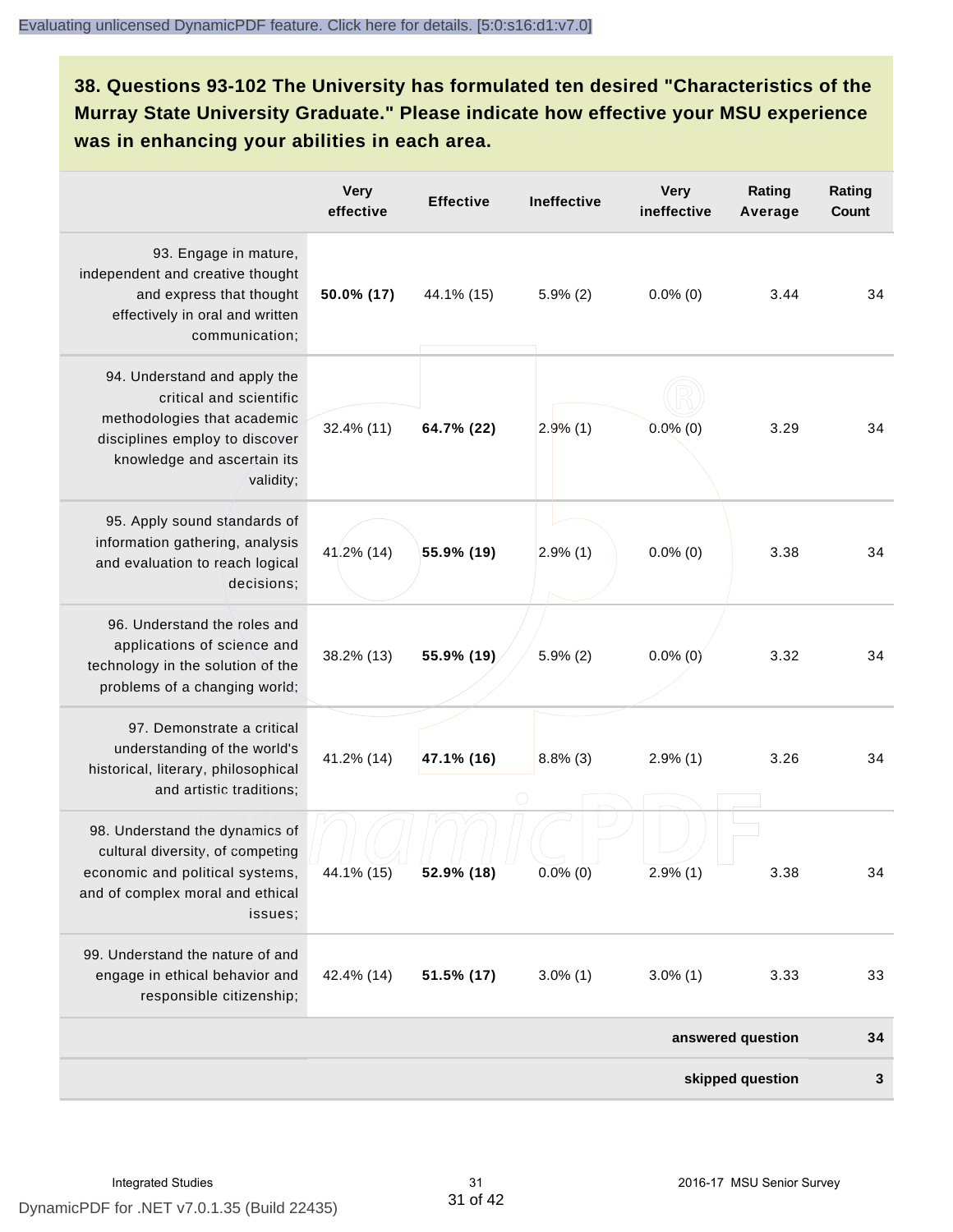# **38. Questions 93-102 The University has formulated ten desired "Characteristics of the Murray State University Graduate." Please indicate how effective your MSU experience was in enhancing your abilities in each area.**

| 100. Understand the importance of<br>the behaviors necessary to<br>maintain a healthy lifestyle; | 41.2% (14) | 55.9% (19) | $0.0\%$ (0) | $2.9\%$ (1)       | 3.35             | 34          |
|--------------------------------------------------------------------------------------------------|------------|------------|-------------|-------------------|------------------|-------------|
| 101. Demonstrate mastery of a<br>chosen field of study;                                          | 41.2% (14) | 52.9% (18) | $5.9\%$ (2) | $0.0\%$ (0)       | 3.35             | 34          |
| 102. Value intellectual pursuit and<br>continuous learning in a changing<br>world.               | 35.3% (12) | 55.9% (19) | $2.9\%$ (1) | $5.9\%$ (2)       | 3.21             | 34          |
|                                                                                                  |            |            |             | answered question |                  | 34          |
|                                                                                                  |            |            |             |                   | skipped question | $\mathbf 3$ |
|                                                                                                  |            |            |             |                   |                  |             |
|                                                                                                  |            |            |             |                   |                  |             |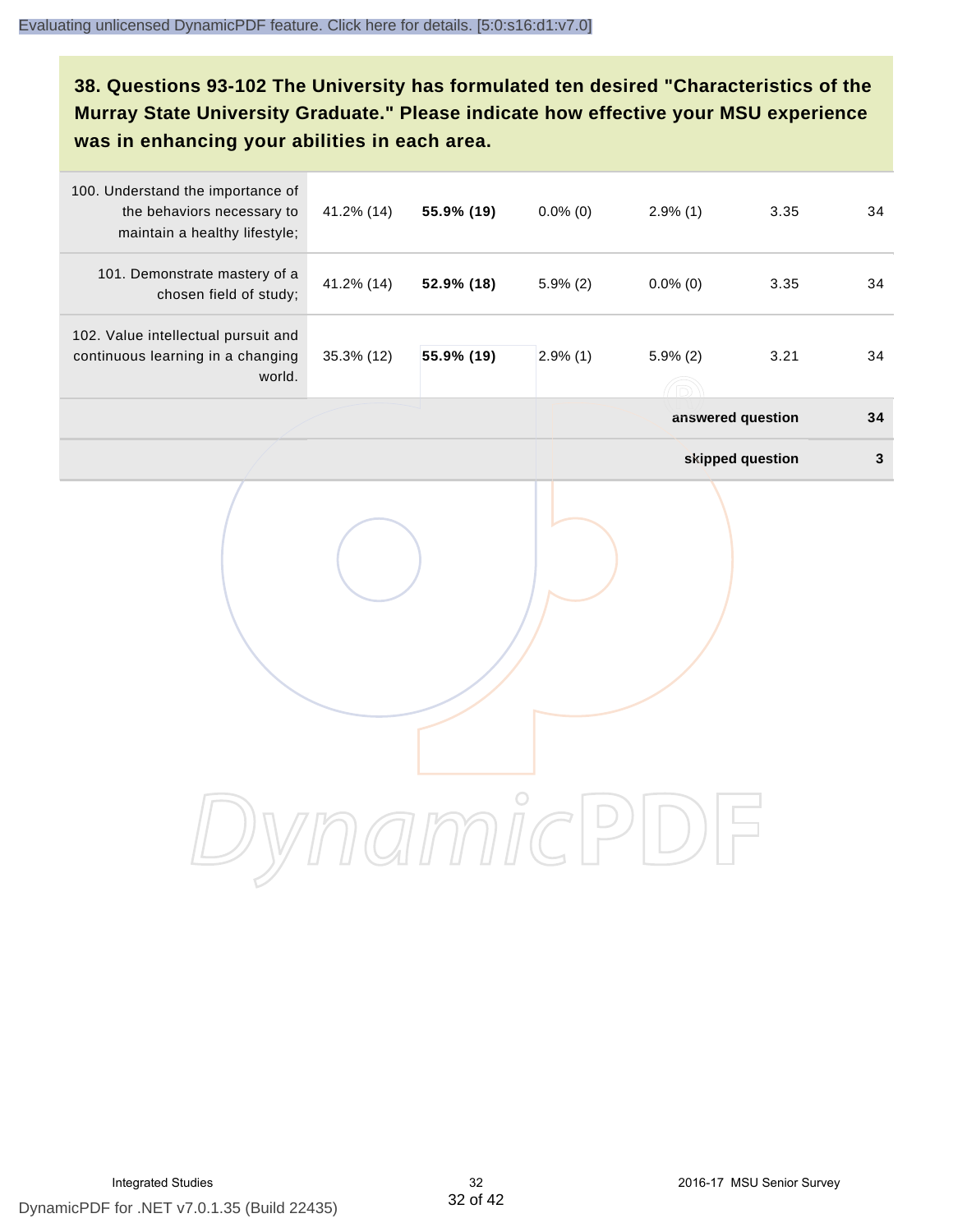### **39. 103. What do you expect to do after you graduate?**

|                                                        |                | <b>Response</b><br><b>Percent</b> | <b>Response</b><br><b>Count</b> |
|--------------------------------------------------------|----------------|-----------------------------------|---------------------------------|
| I am unsure of my immediate<br>plans.                  |                | 11.8%                             | $\overline{4}$                  |
| I will look for a job.                                 |                | 32.4%                             | 11                              |
| I will continue working in the<br>position I now have. |                | 20.6%                             | $\overline{7}$                  |
| I will work at a position I recently<br>accepted.      | Е              | 2.9%                              | $\mathbf{1}$                    |
| I will do additional undergraduate<br>work.            |                | 0.0%                              | $\boldsymbol{0}$                |
| I will go to graduate school.                          |                | 23.5%                             | $\, 8$                          |
| I will go to law school.                               | $\blacksquare$ | 2.9%                              | $\mathbf{1}$                    |
| I will go to medical school.                           |                | 0.0%                              | $\mathsf 0$                     |
| I will go to other professional<br>school.             |                | 5.9%                              | $\overline{2}$                  |
| I will not work or attend school.                      |                | 0.0%                              | $\pmb{0}$                       |
|                                                        |                | answered question                 | 34                              |
|                                                        |                | skipped question                  | 3                               |

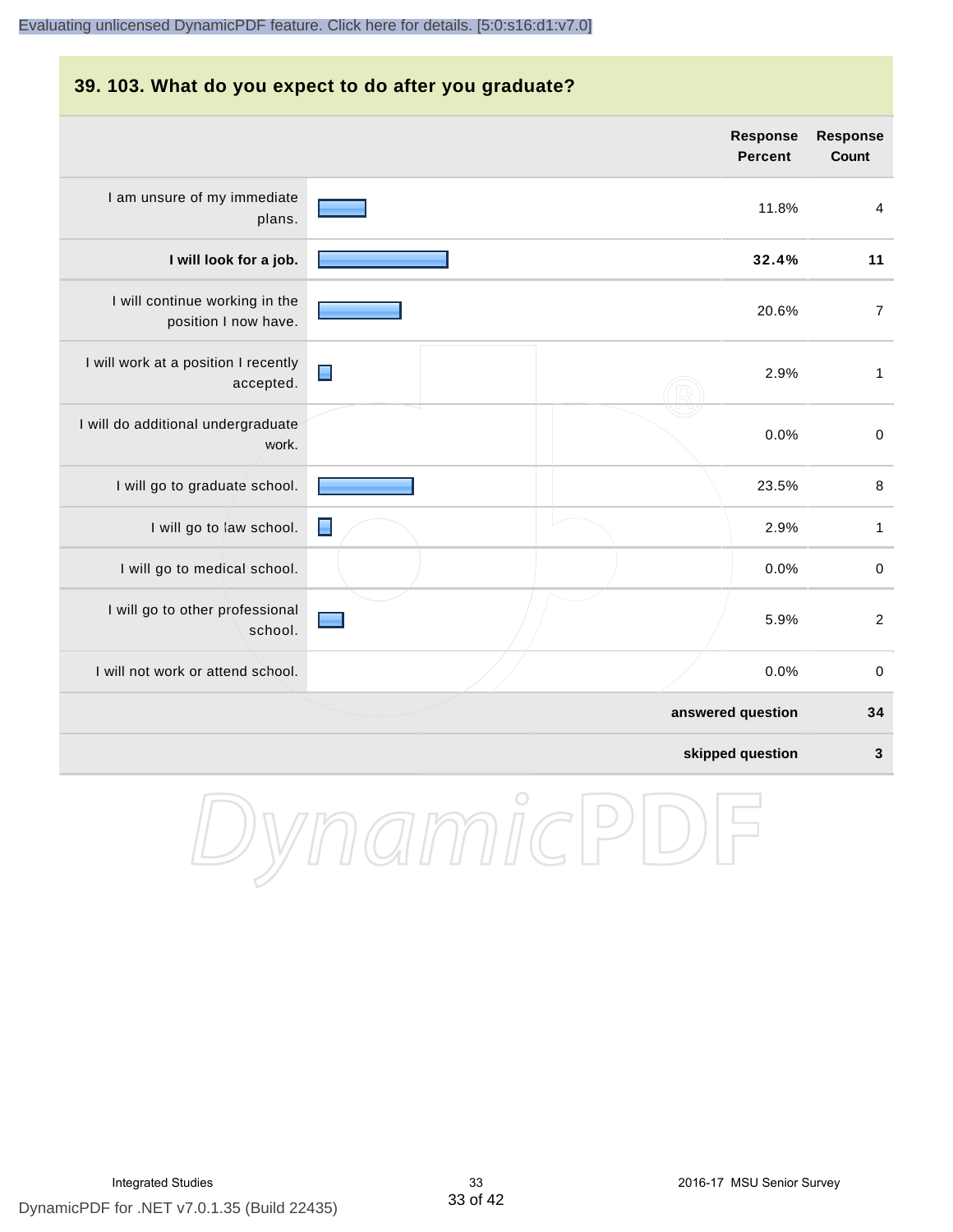# **39. 103. What do you expect to do after you graduate? answered question 34 skipped question 3**

# **40. 104. If you are already employed, how closely related is your job to your field of study?**

|                     |         | <b>Response</b><br><b>Percent</b> | Response<br>Count |
|---------------------|---------|-----------------------------------|-------------------|
| Extremely close     |         | 24.2%                             | $\,8\,$           |
| Somewhat close      |         | 9.1%                              | $\sqrt{3}$        |
| Somewhat different  |         | 12.1%                             | $\overline{4}$    |
| Extremely different |         | 21.2%                             | $\boldsymbol{7}$  |
| I cannot determine  |         | 0.0%                              | $\pmb{0}$         |
| Does not apply      |         | 33.3%                             | 11                |
|                     |         | answered question                 | 33                |
|                     |         | skipped question                  | $\boldsymbol{4}$  |
|                     | $\circ$ |                                   |                   |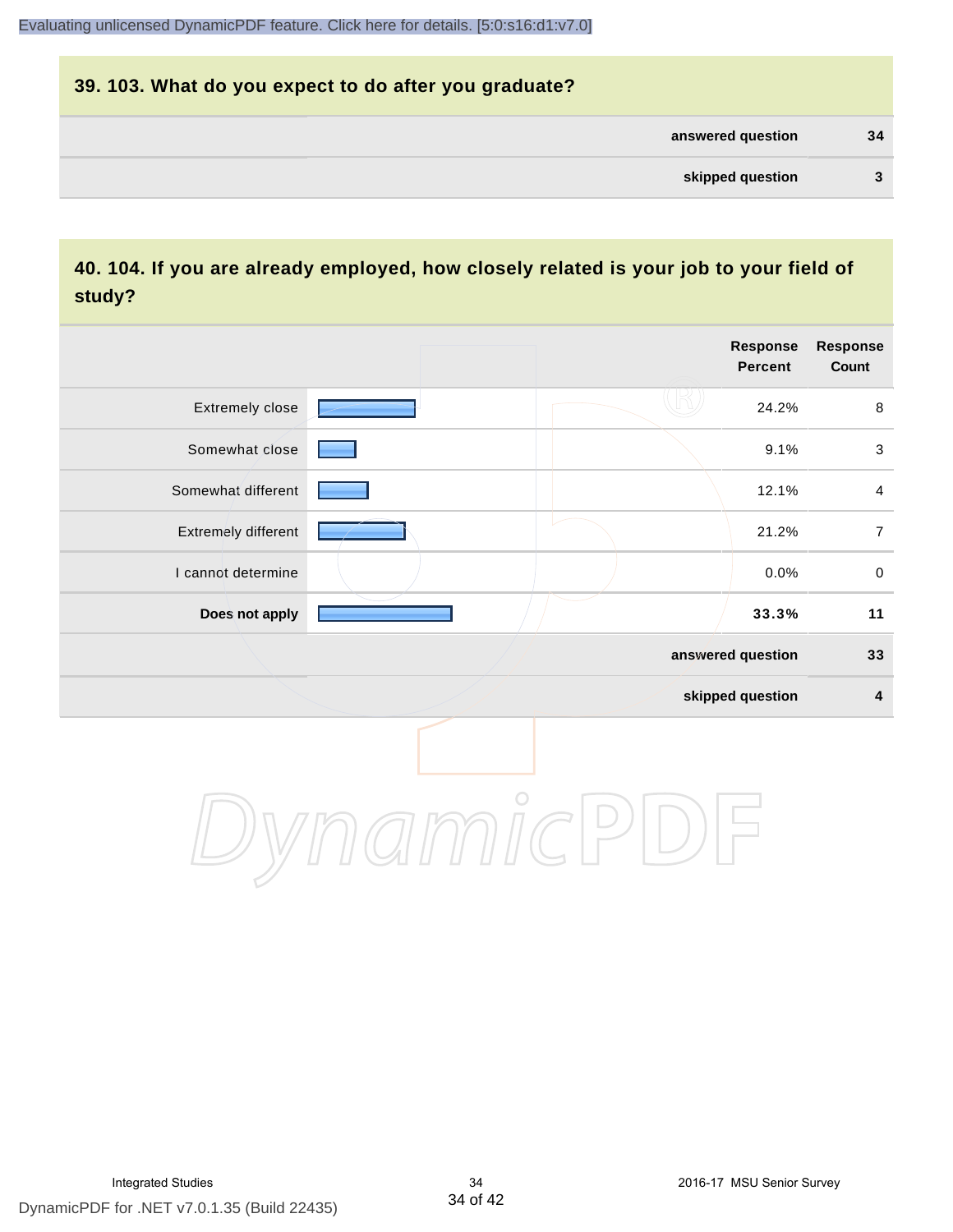#### **41. 105. If you intend to work full-time, what do you expect your salary to be?**

|                     |                              | Response<br>Percent | Response<br>Count |
|---------------------|------------------------------|---------------------|-------------------|
| Above \$75,000      |                              | 20.6%               | $\overline{7}$    |
| $$65,000 - $75,000$ |                              | 5.9%                | $\overline{2}$    |
| \$55,000 - \$64,999 |                              | 8.8%                | $\mathbf{3}$      |
| \$45,000 - \$54,999 |                              | 8.8%                | $\sqrt{3}$        |
| \$35,000 - \$44,999 |                              | 17.6%               | $\,6\,$           |
| \$25,000 - \$34,999 |                              | 17.6%               | $\,6\,$           |
| Below \$25,000      | $\qquad \qquad \blacksquare$ | 2.9%                | $\mathbf{1}$      |
| Does not apply      |                              | 17.6%               | $\,6\,$           |
|                     |                              | answered question   | 34                |
|                     |                              | skipped question    | $\mathbf{3}$      |
|                     |                              |                     |                   |

DynamicPDF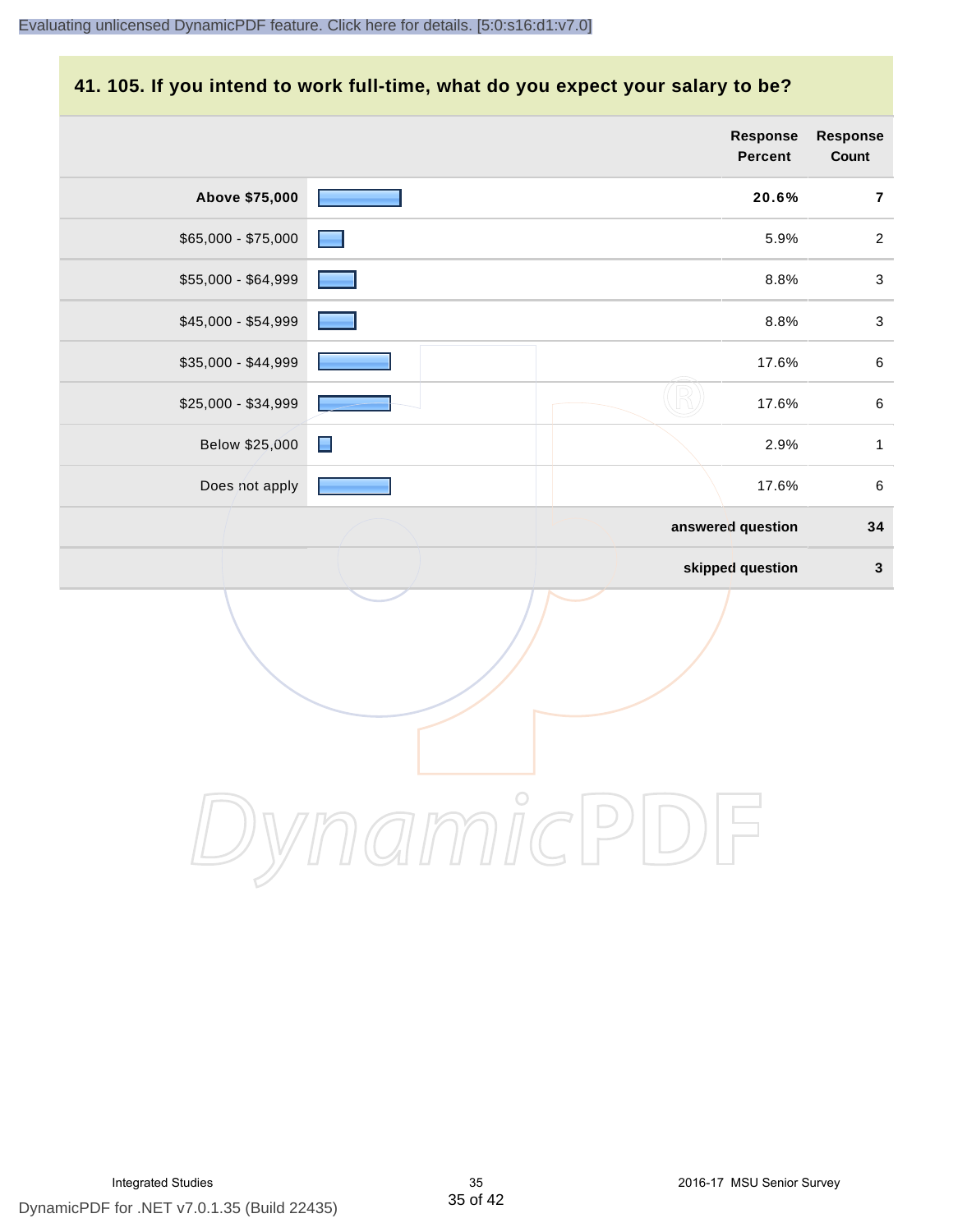#### **41. 105. If you intend to work full-time, what do you expect your salary to be?**

| answered question | 34 |
|-------------------|----|
|                   |    |

# **42. 106. If you intend to continue your education, please indicate which statement best describes the institution you will attend.**

|                                        |  | <b>Response</b><br><b>Percent</b> | <b>Response</b><br>Count |
|----------------------------------------|--|-----------------------------------|--------------------------|
| <b>Murray State University</b>         |  | 50.0%                             | 17                       |
| University/College in Kentucky         |  | 11.8%                             | $\overline{4}$           |
| University/College outside<br>Kentucky |  | 5.9%                              | $\overline{2}$           |
| Does not apply                         |  | 32.4%                             | 11                       |
|                                        |  | answered question                 | 34                       |
|                                        |  | skipped question                  | 3                        |
|                                        |  |                                   |                          |

#### **43. 107. "I would recommend Murray State University to a prospective student."**

| Response<br>Percent                                                 | <b>Response</b><br>Count |
|---------------------------------------------------------------------|--------------------------|
| <b>Strongly agree</b><br>70.6%<br>m                                 | 24                       |
| U<br>$\Box$<br>$\top$<br>$\overline{\phantom{a}}$<br>Agree<br>23.5% | 8                        |
| $\blacksquare$<br>Disagree<br>2.9%                                  | 1                        |
| $\blacksquare$<br>Strongly disagree<br>2.9%                         | 1                        |
| answered question                                                   | 34                       |
| skipped question                                                    | $\mathbf{3}$             |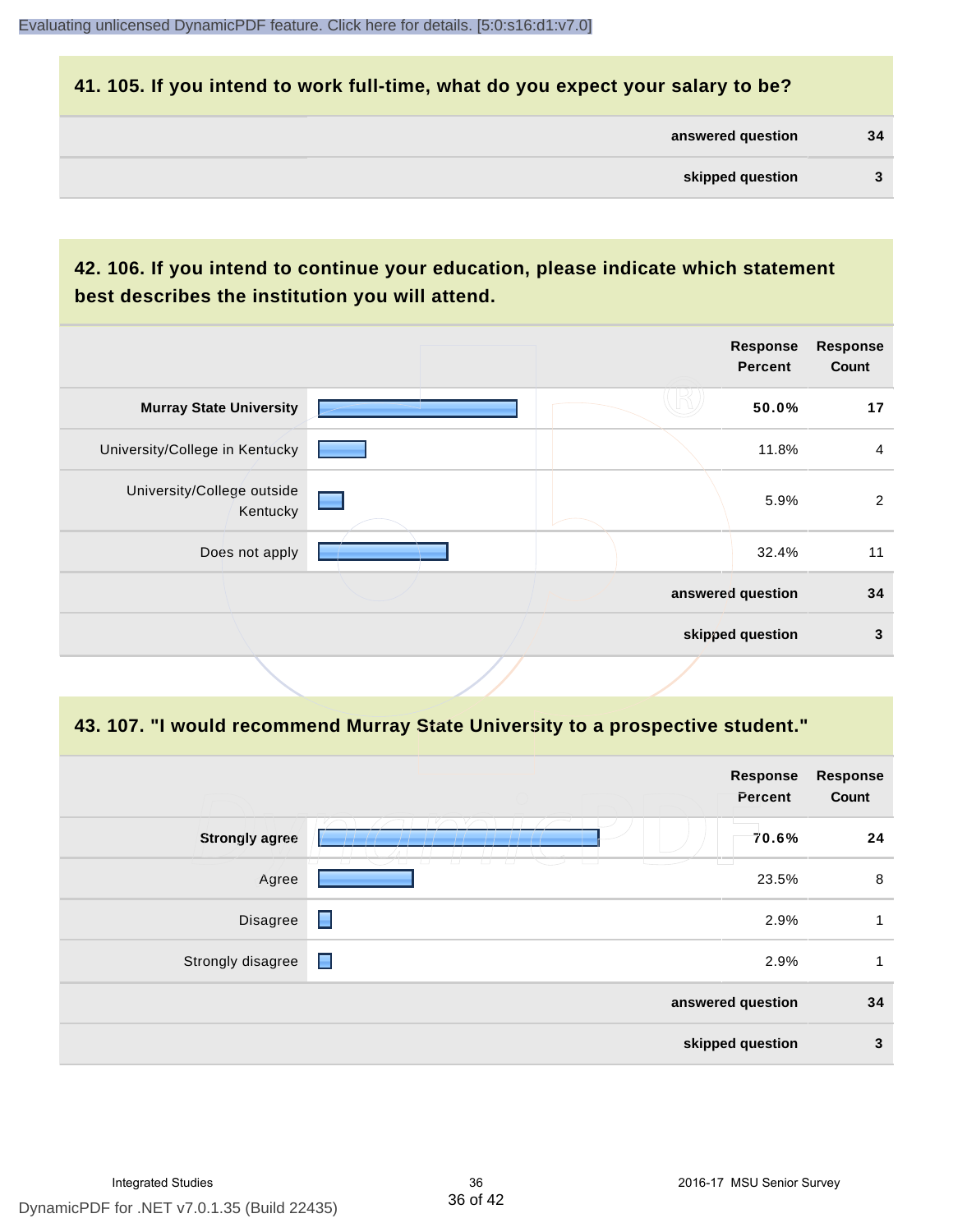| 44. Feedback:     |                   |
|-------------------|-------------------|
|                   | Response<br>Count |
|                   | 8                 |
| answered question | 8                 |
| skipped question  | 29                |

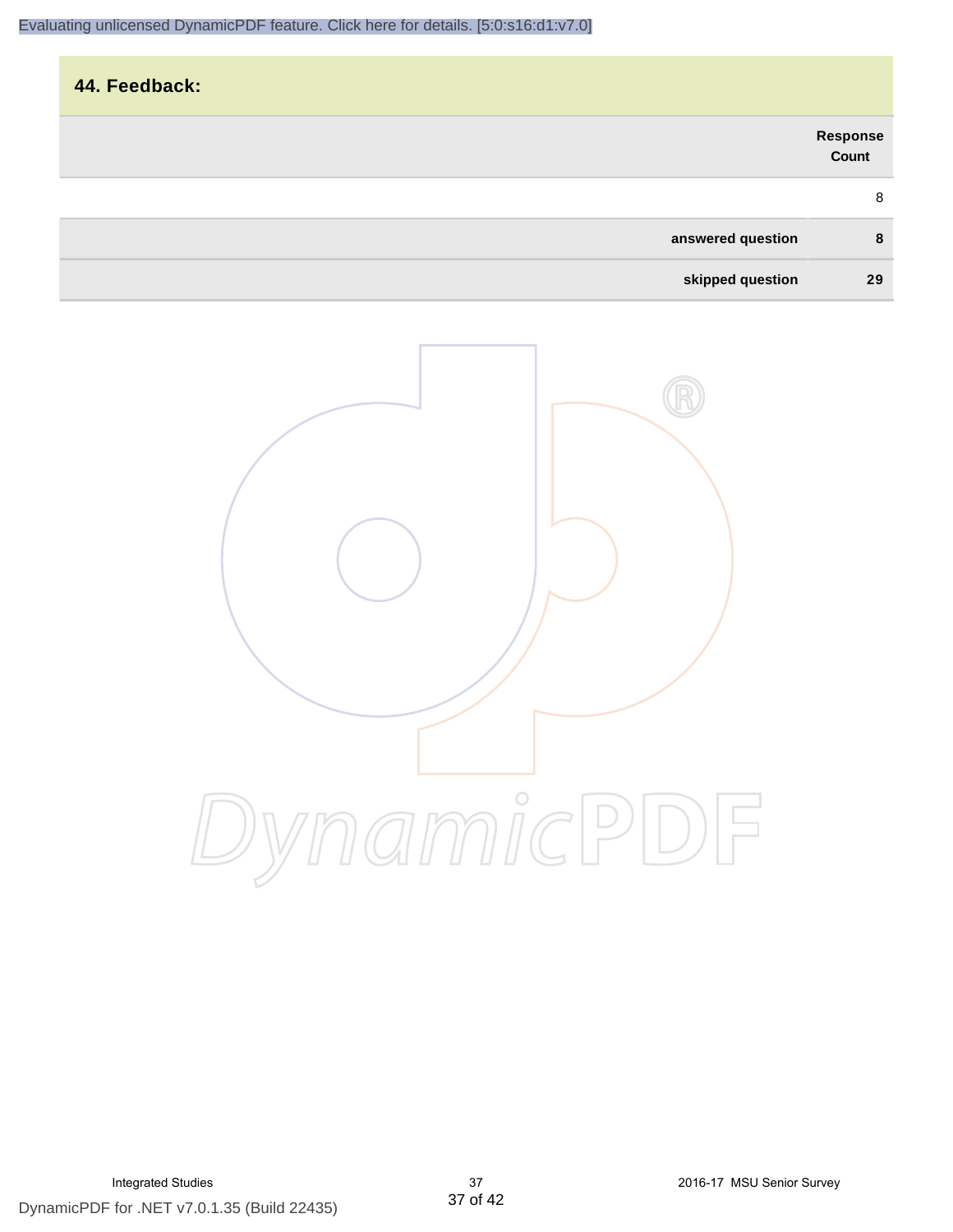|                                                 |  | <b>Response</b><br><b>Percent</b> | <b>Response</b><br>Count |
|-------------------------------------------------|--|-----------------------------------|--------------------------|
| Accounting                                      |  | 0.0%                              | $\mathbf 0$              |
| Advertising                                     |  | 0.0%                              | $\pmb{0}$                |
| <b>Business Administration</b><br>(associate's) |  | 0.0%                              | $\pmb{0}$                |
| <b>Business Administration</b><br>(bachelor's)  |  | 0.0%                              | $\pmb{0}$                |
| <b>Business GIS (certificate)</b>               |  | 0.0%                              | $\mathbf 0$              |
| <b>Computer Information Systems</b>             |  | 0.0%                              | $\pmb{0}$                |
| <b>Computer Science</b>                         |  | 0.0%                              | $\mathbf 0$              |
| Economics                                       |  | 0.0%                              | $\pmb{0}$                |
| Finance                                         |  | 0.0%                              | $\pmb{0}$                |
| <b>Graphic Communications Media</b>             |  | 0.0%                              | $\mathbf 0$              |
| <b>International Business</b>                   |  | 0.0%                              | $\pmb{0}$                |
| Journalism                                      |  | 0.0%                              | $\mathbf 0$              |
| Management                                      |  | 0.0%                              | $\pmb{0}$                |
| Marketing                                       |  | 0.0%                              | $\,0\,$                  |
| Organizational Communication                    |  | 0.0%                              | $\pmb{0}$                |
| <b>Public Relations</b>                         |  | 0.0%                              | $\mathbf 0$              |
| <b>Television Production</b>                    |  | 0.0%                              | $\mathsf 0$              |
| <b>Telecommunications Systems</b><br>Mgmt       |  | 0.0%                              | $\mathbf 0$              |
|                                                 |  | answered question                 | $\pmb{0}$                |
| skipped question                                |  | 37                                |                          |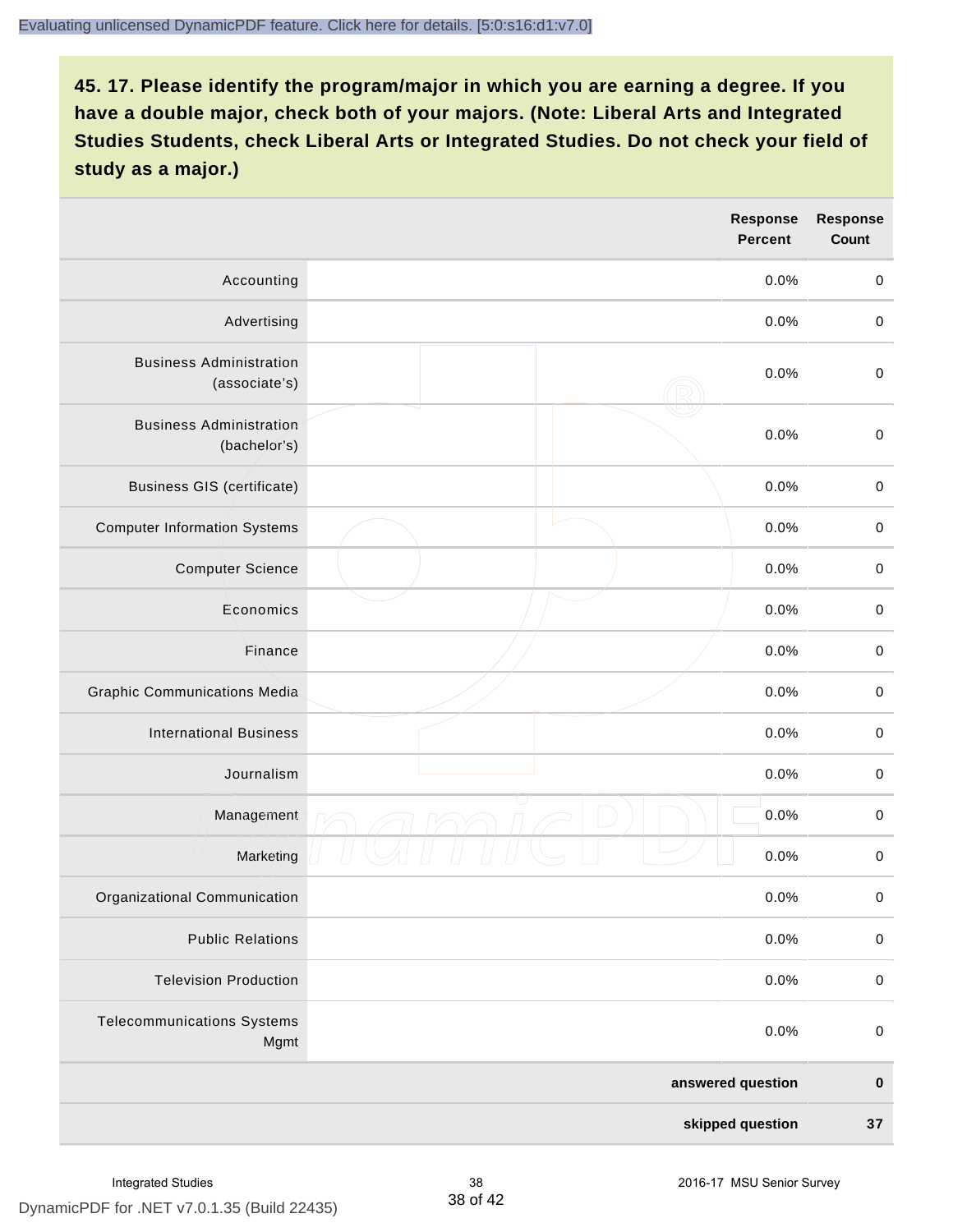| <b>Career &amp; Technical Education</b><br>(associate's) | 0.0%              | $\pmb{0}$   |
|----------------------------------------------------------|-------------------|-------------|
| <b>Career &amp; Technical Education</b><br>(bachelor's)  | 0.0%              | $\mathbf 0$ |
| <b>Criminal Justice</b>                                  | 0.0%              | $\,0\,$     |
| <b>Elementary School Education</b>                       | 0.0%              | $\,0\,$     |
| Health & Physical Education                              | 0.0%              | $\,0\,$     |
| Interdisciplinary Early Childhood<br>Education           | 0.0%              | $\pmb{0}$   |
| Learning & Behavior Disorders                            | 0.0%              | $\,0\,$     |
| Middle School Education                                  | 0.0%              | $\mathbf 0$ |
| <b>Recreation &amp; Leisure Services</b>                 | 0.0%              | $\mathbf 0$ |
| Social Work                                              | 0.0%              | $\mathbf 0$ |
| Youth & Nonprofit Leadership                             | 0.0%              | $\mathbf 0$ |
| Art                                                      | 0.0%              | $\,0\,$     |
| Creative Writing (BFA)                                   | 0.0%              | $\pmb{0}$   |
| English                                                  | 0.0%              | $\pmb{0}$   |
| English Education (TESOL)                                | 0.0%              | $\pmb{0}$   |
| Philosophy                                               | 0.0%              | 0           |
| <b>International Affairs</b>                             | 0.0%              | $\pmb{0}$   |
| <b>Political Science</b>                                 | 0.0%              | $\mathbf 0$ |
| <b>Public Administration</b>                             | 0.0%              | $\mathbf 0$ |
|                                                          | answered question | $\pmb{0}$   |
|                                                          | skipped question  | 37          |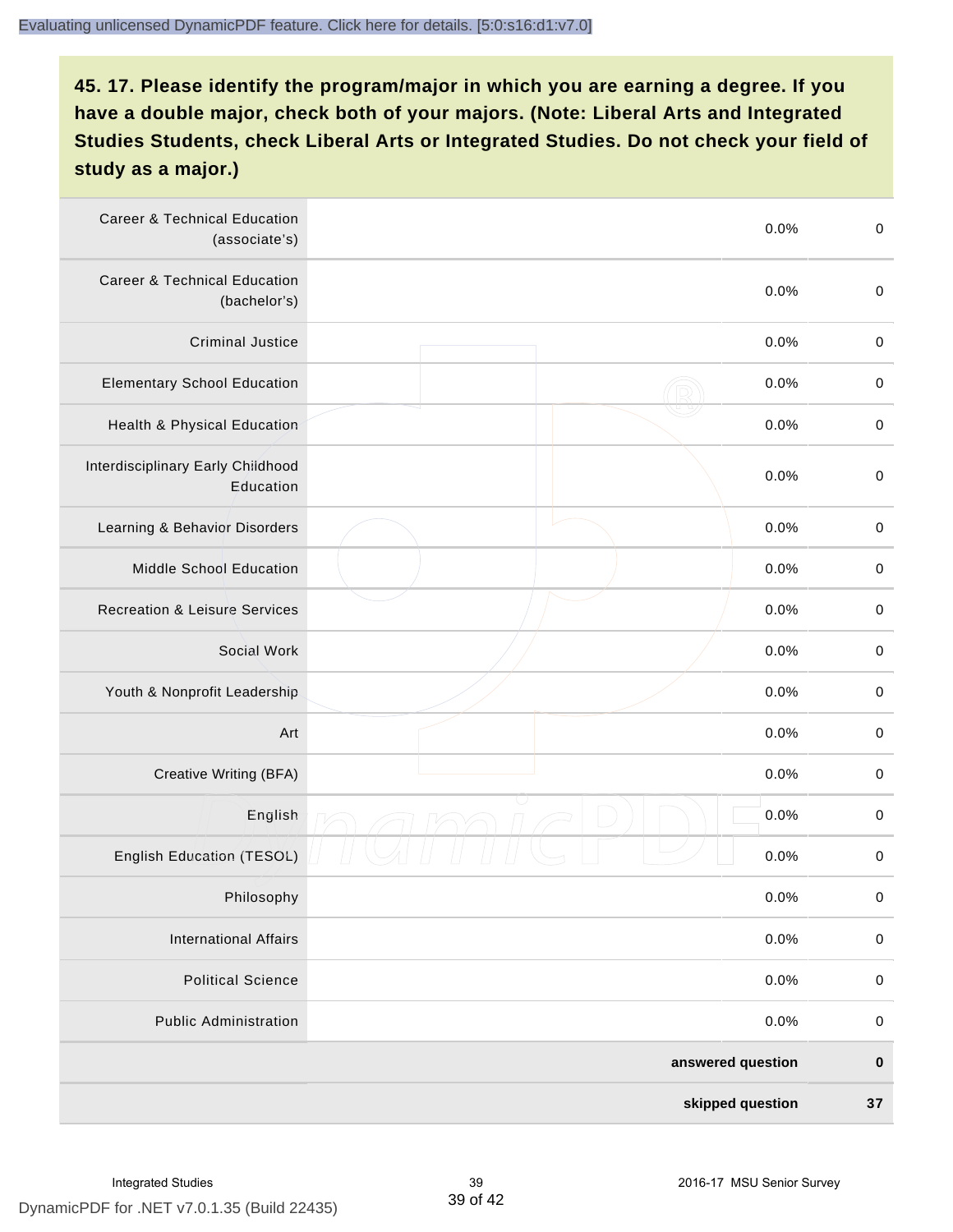| Sociology                                     |            | 0.0%    | $\mathbf 0$ |
|-----------------------------------------------|------------|---------|-------------|
| History                                       |            | $0.0\%$ | $\mathbf 0$ |
| <b>Liberal Arts</b>                           |            | 0.0%    | $\mathbf 0$ |
| French                                        |            | 0.0%    | $\pmb{0}$   |
| German                                        |            | 0.0%    | $\mathbf 0$ |
| Japanese                                      |            | 0.0%    | $\mathsf 0$ |
| Spanish                                       |            | 0.0%    | $\mathbf 0$ |
| Music                                         |            | 0.0%    | $\mathbf 0$ |
| <b>Music Business</b>                         |            | 0.0%    | $\pmb{0}$   |
| Psychology                                    |            | 0.0%    | $\mathbf 0$ |
| Theatre                                       |            | 0.0%    | $\mathbf 0$ |
| Biology                                       |            | 0.0%    | $\mathbf 0$ |
| Wildlife & Conservation Biology               |            | 0.0%    | $\mathbf 0$ |
| Chemistry                                     |            | 0.0%    | $\pmb{0}$   |
| <b>Applied Physics</b>                        | $\bigcirc$ | 0.0%    | $\mathbf 0$ |
| <b>Engineering Physics</b>                    |            | 0.0%    | $\mathbf 0$ |
| Physics                                       |            | 0.0%    | $\mathbf 0$ |
| Geosciences                                   |            | 0.0%    | $\mathbf 0$ |
| Civil Engineering Technology<br>(associate's) |            | 0.0%    | $\pmb{0}$   |
| Civil Engineering Technology<br>(bachelor's)  |            | 0.0%    | $\pmb{0}$   |
| answered question                             |            |         | $\pmb{0}$   |
| skipped question                              |            |         | $37\,$      |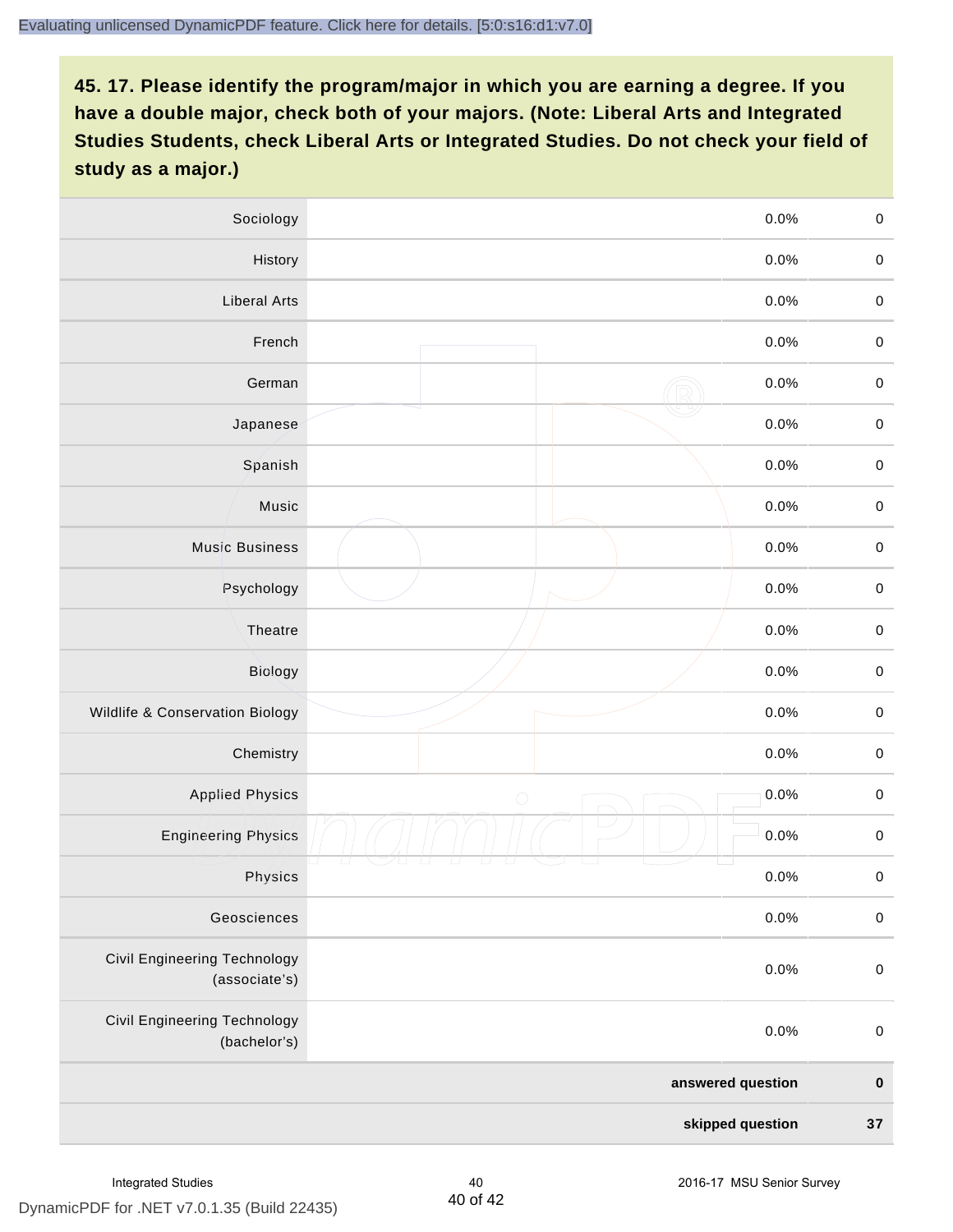| <b>Electromechanical Engineering</b><br>Technology | 0.0%              | $\mathbf 0$ |
|----------------------------------------------------|-------------------|-------------|
| <b>Engineering Graphics &amp; Design</b>           | 0.0%              | $\mathbf 0$ |
| <b>Interior Design</b>                             | 0.0%              | $\,0\,$     |
| Manufacturing Technology                           | 0.0%              | $\,0\,$     |
| Occupational Safety and Health                     | 0.0%              | $\pmb{0}$   |
| <b>Industrial Technology</b><br>(associate's)      | 0.0%              | $\,0\,$     |
| <b>Mathematics</b>                                 | 0.0%              | $\,0\,$     |
| <b>Telecommunications Systems</b><br>Mgmt          | 0.0%              | $\,0\,$     |
| Agricultural Science & Technology<br>(associate's) | 0.0%              | $\mathbf 0$ |
| Agricultural Science (bachelor's)                  | 0.0%              | $\mathbf 0$ |
| Animal Technology/Animal-Equine                    | 0.0%              | $\,0\,$     |
| Animal Technology/Vet Tech,<br>Pre-Vet             | 0.0%              | $\,0\,$     |
| Athletic Training                                  | 0.0%              | $\,0\,$     |
| <b>Communication Disorders</b>                     | 0.0%              | $\,0\,$     |
| <b>Exercise Science</b>                            | 0.0%              | $\pmb{0}$   |
| Nursing                                            | 0.0%              | $\mathbf 0$ |
| Nursing/RN to BSN                                  | 0.0%              | $\pmb{0}$   |
| Nutrition, Dietetics, & Food Mgmt                  | 0.0%              | $\,0\,$     |
|                                                    | answered question | $\pmb{0}$   |
|                                                    | skipped question  | $37\,$      |